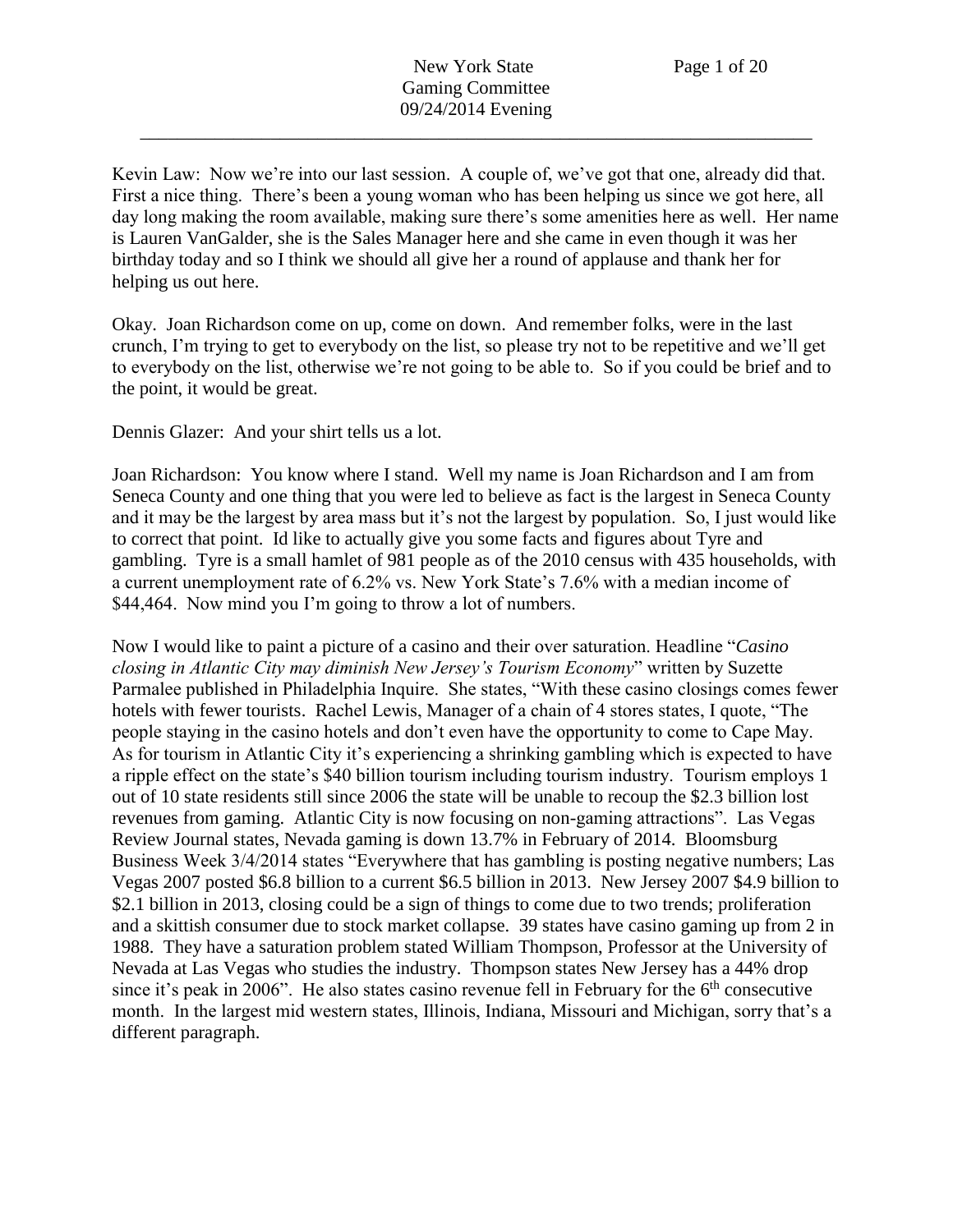Kevin Law: Joan could I help you out for a sec. I could pretty much assure you that at almost 400 speakers, statistics right now are not going to be resonating as much. Do you want to tell us how you feel about, personal feelings rather than reading statistics to us?

Joan Richardson: Well watching the trend with everything going down in the 2 largest cities of gambling, I think it would be a bad case if Seneca County were to take on a casino that yes for a couple of years its going to be new, it's going to be a new toy and it's going to be lovely. But what happens when that casino goes under or drops a great number of people? How are we going to absorb this? With, like I said 981 people in Tyre, 5,000 Waterloo, 5,000 in Seneca Falls and maybe 10,000 in Geneva. We can't afford to absorb that on top of the road construction, the water districts and everything that would have to be paid.

Kevin Law: Got it. Okay thank you. Your time's up thank you very much.

Joan Richardson: Thank you and thank you for putting me in.

Kevin Law: Yep thank you. Alan Packer. Alan Packer? Ron Smeltzer.

Ron Smeltzer: Thank you very much. I've got a well throughout [unclear] that I'm going to turn over to your associate.

Dennis Glazer: Thank you.

Ron Smeltzer: But in the meantime, and keep it concise, I'm a retired businessman. I was in the sewing machine business for over 50 years. I traveled from Albany to Jamestown and all the spots in between. I'm a resident of Broome County, Endicott, New York and it's been my experience that what we need and need to think about is the location, location, location. That's all that counts and I think what Mr. Walsh and his group have at Traditions is really ideal for the situation because we're at the confluence of 81 North and South, and 17 East and West. And we're the closest location to the Pennsylvania border as Debbie Puspath had mentioned on the radio. And so for those reasons, and certainly because of what they've done up at Traditions with championship golf course to be enjoyed and all the things the Walsh's have built in the last 40 years, as a testimonial to their expertise and their sincerity, I think we should give them serious consideration. Thank you very much.

Kevin Law: Thank you for being short and concise and to the point. Thank you very much.

Ron Smeltzer: It's my pleasure.

Kevin Law: David Murray. Is David Murray here? Are you David?

Philip Wilerton: Dave Murray had to work I'm going to speak on his behalf.

Kevin Law: I'm sorry?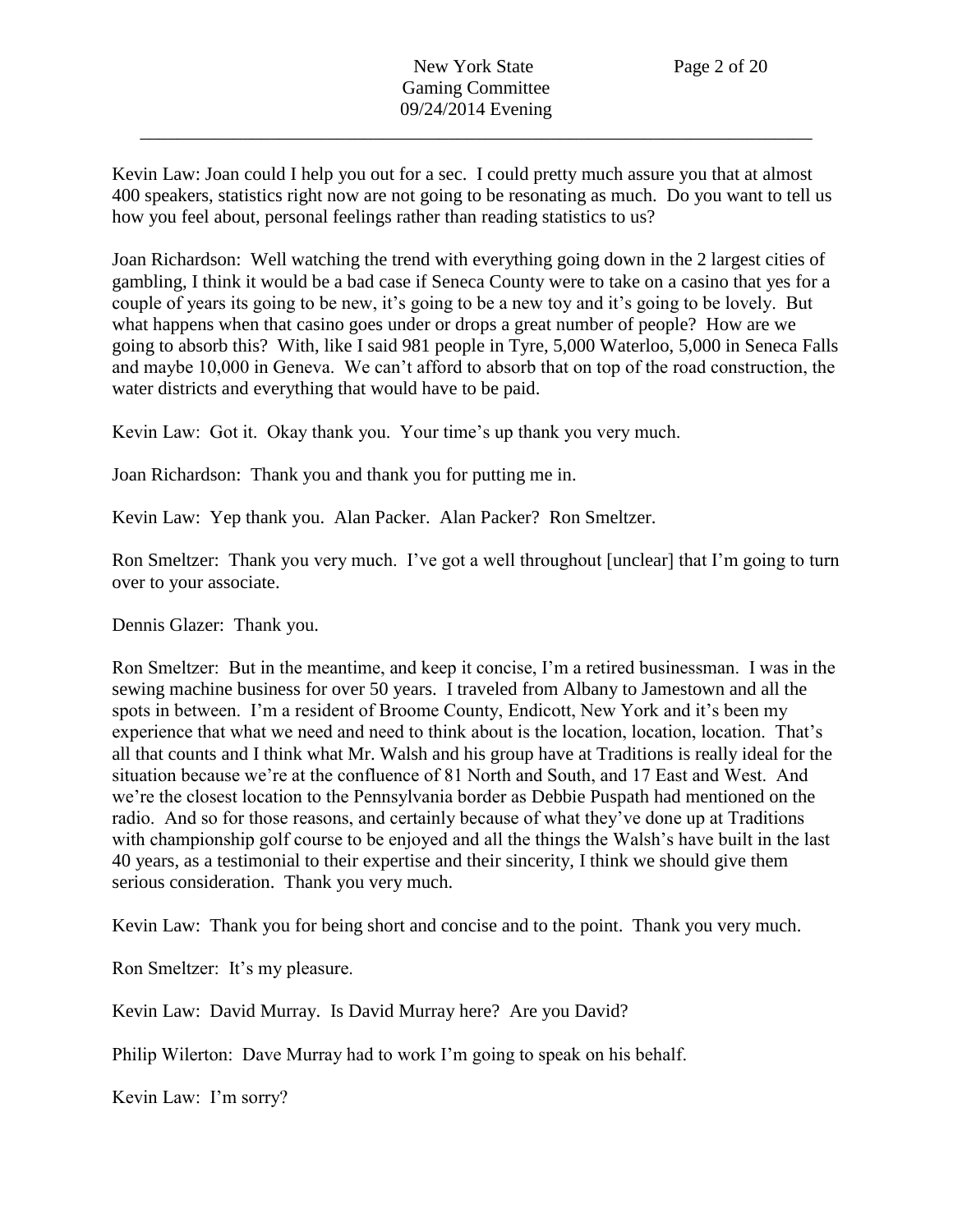Philip Wilerton: Dave Murray had to work I'm going to speak on his behalf.

Kevin Law: What's your name?

Philip Wilerton: Philip Wilerton. Thank you. As I said my name is Philip Wilerton, I'm one of the owners of Belknap Lumber in Binghamton, New York. I'm here to voice my full support for Traditions Resort and Casino. Broome County in the 80s and early 90s was booming with activity, growth and good paying jobs mostly in manufacturing from companies like Endicott Johnson, GAF, Anatech, IBM, Lynks, BAE and Lockheed Martin. Fast forward just 20 years and we are currently only left with Lockheed Martin, DIT, SUNY Binghamton and the local hospitals to keep us going. In a July 2014 New York Times article written by Kathleen Maddigan that highlighted the fastest growing and slowest growing US metro areas between 2013 and 2020, Binghamton, New York was number 363, dead last in the slowest growing.

Another good barometer for the economic health and growth for an area is something that I have to keep an eye on are single-family new home construction permits. Some stats from around our area last year Scranton, Pennsylvania had 107 new home permits, Syracuse had 369, Binghamton only 12. 2012, Scranton 130 permits, Syracuse 362, Binghamton only 7. 2011 more of the same. Binghamton only had 7 single female new home construction permits. Something has to change in Broome County and this casino is the first big step in that process.

I truly believe that the major growth around Mohegan Sun can happen right in Broome County that will bring over 1000 new jobs that will pay more than 15,000 higher than the Broome County average. It will also decrease a steadily growing drug and crime rate allowing young professionals like myself to feel more comfortable starting and raising a family in Broome County. And wouldn't it be great for the people in our community to drive just a few miles for world class gaming and a state of the art concert venue instead of taking all that revenue over an hour south into another state.

In conclusion, I want to say I fully support Traditions Resort Casino and strongly urge the gaming commission to award a casino license and giving the county the shot in the arm we so desperately need.

Kevin Law: Great thanks. By the way for the rest of the night we're not taking any more substitutions. Keith Barney. Jim Meade. Are you Jim Meade?

Jim Meade: They're going to share the 5 minutes.

Kevin Law: If they can share less than 5 that would be better.

Jim Meade: Good afternoon my name is Jim Meade. I'm the owner of the Early Owego Antique Center in Owego, New York. My family purchased the building a former JJ Newberry's company derelict 20 months ago. Derelict as Tioga Park was which is what you saw when you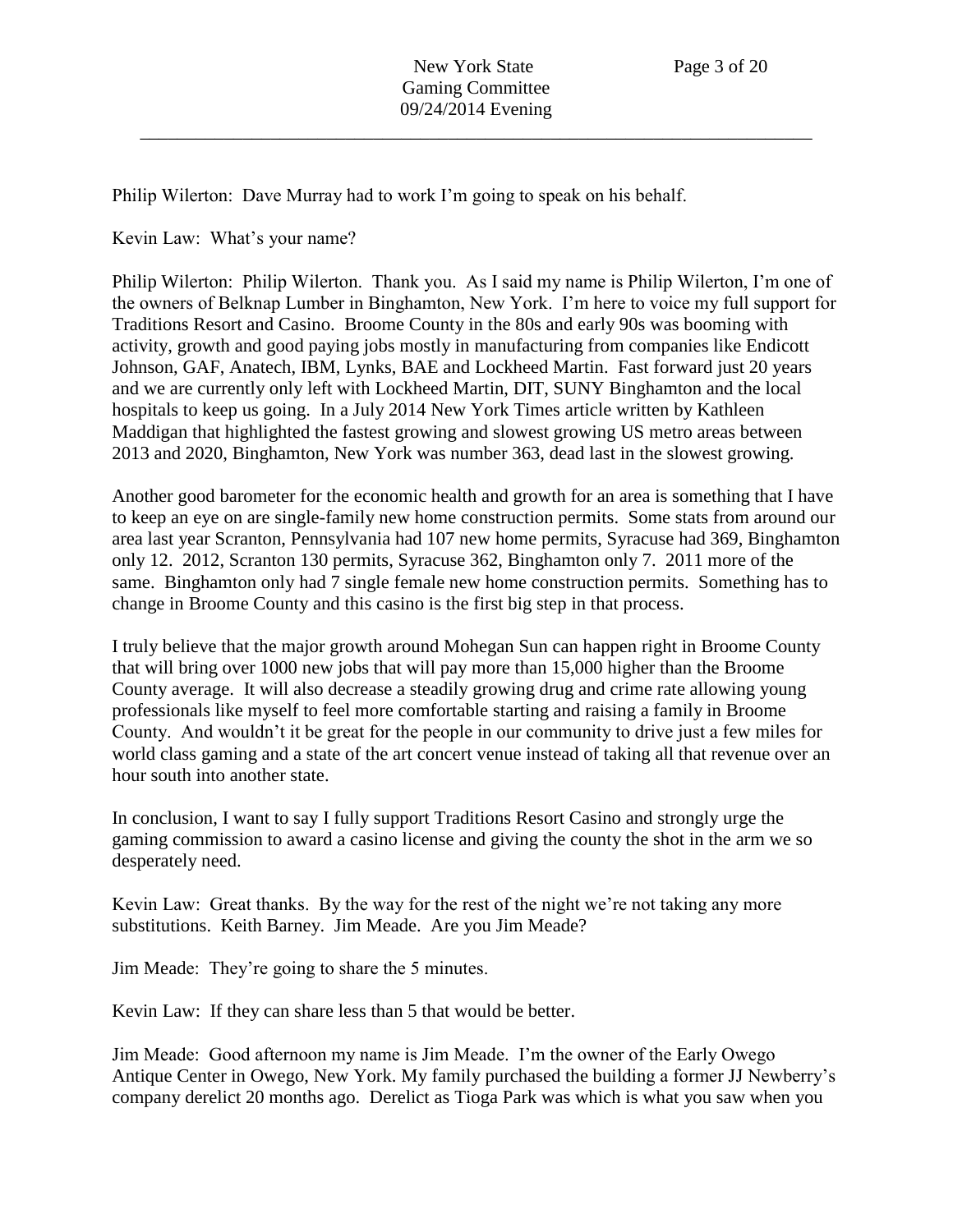drove through Tioga County for so many years prior to Tioga Downs and their fabulous success. We are now proud of Tioga Downs. We are becoming more and more proud of downtown Owego since our store has opened. Owego has specialty shops, many of them sell things that you don't really need. Some of these have been in business for over 30 years. We've been lucky that way as a small upstate town. You've heard so much about the plight. We all understand we're in the same situation. But we have had success in Owego. However the last thing that was in the big JJ Newberry Company Store which looks like an elephant in an otherwise Victorian downtown enamel type building that's essentially 3 stories was a dollar store on the first floor only. And it failed and closed and that took the more or less the anchor in the middle of downtown, turned it derelict and horrible. Then we had the flood in 2011. They opened the store graciously and used it for flood relief then closed it again. My wife and I kept going by saying someone ought to, someone ought to, someone ought to and it turned out we were the someones. We hit on the idea of a multiple dealer antique store. We went around and talked to the other people in the area that did that, all of central New York and gave it a try and have been blessed with success. One of the folks that we talked to already has a shop like that, guess where, at Tioga Downs in two of the former horse stables there and he's helped us greatly. So if you look at one of our rack cards, brochures, you turn it over on the back it already says Tioga Downs so we're already working together at having that kind of symbiosis. We expect with the expansion at Tioga Downs that we'll be able to do even better things. Its 9 miles between Owego and Nichols, but we believe that Mr. Gural understands that he doesn't need to offer everything, every type of restaurant and every type of shop. We have restaurants in Owego currently, better and more of them than in the past, but our economy in downtown Owego is fragile. We have survived the flood and are recovering, but we believe that with more and more folks, original visitors, tourists that we can have even greater success. Tourism business is tough, the state knows that, spent a lot of money on I Love New York, everybody chasing dollars, we need original visitors as well as returning tourists. In closing I'd like to say bigger is not always better. I think that the Tioga Downs proposal is the right size in the right place at the right time. Thank you.

Kevin Law: Thank you. And your colleague?

Brian Allen: My name is Brian Allen, I represent the Plumbers and Steamfitters local 267, I sit on 2 different building trades councils down here. I have currently, I'm not going to bombard you with a bunch of statistics because you guys said you don't want any of them but I have to put this one out there. Right now I have 39 qualified journeymen, plumbers and steamfitters that are on the out of work list. They need these jobs to support our families. These are good paying jobs, we have a PLA signed with them, we're in full support of Tioga Downs. If you want to hear so me personal stories, I'm a gambler. I got married out in Las Vegas twice; I want to hit it big.

Dennis Glazer: How did those gambles work out?

Brian Allen: Well you know what I mean, divorce is profitable for attorney's I'll say that. Alright listen just real quick. I want to be at my house the actual house, my office is right up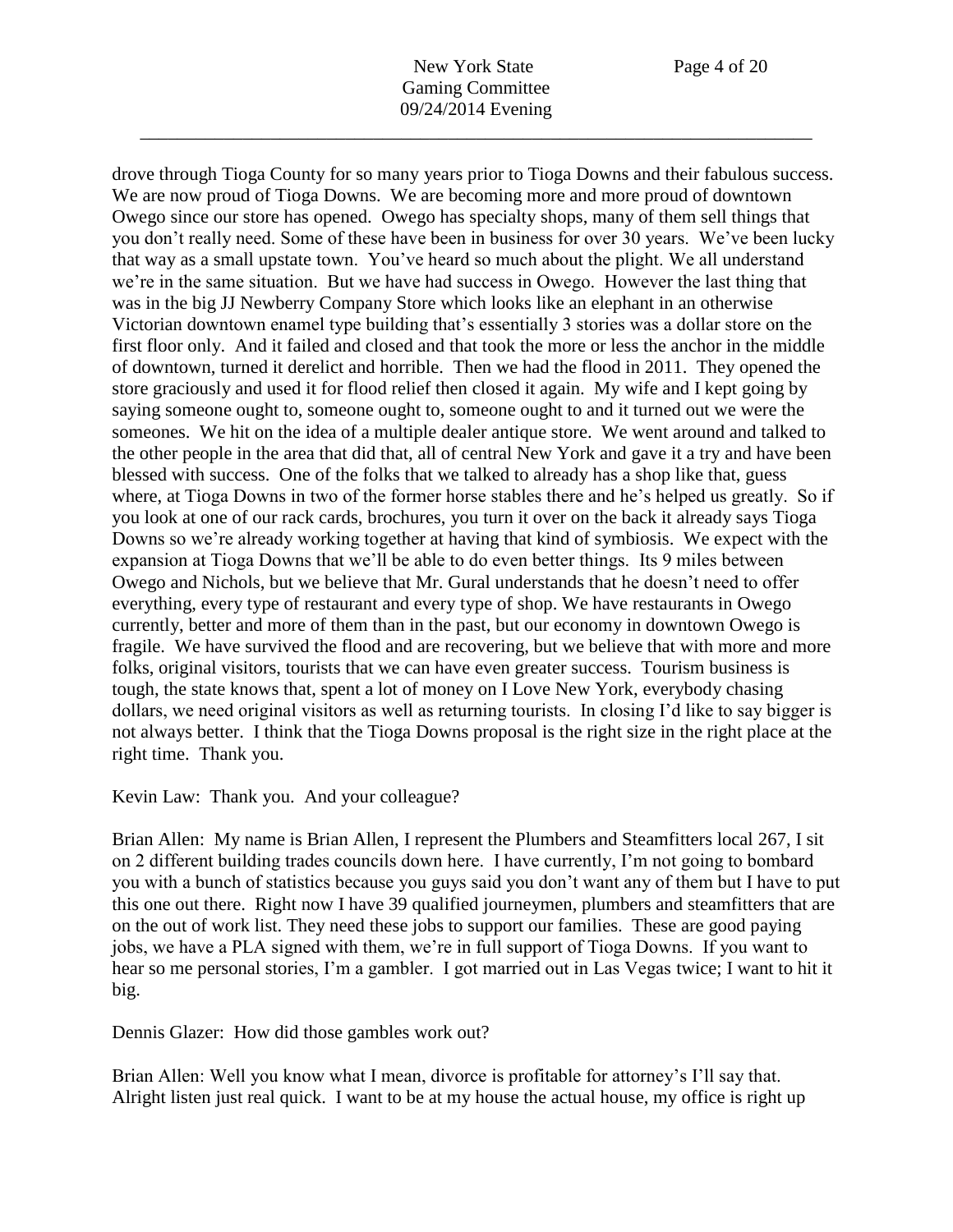here in Ithaca, my house is down in Elmira, right up the road from Owego. I want to be able to take my family down there. I want to go do things like that. I want this casino to be opened and I'm gonna leave it right there for you guys.

Kevin Law: Brian do all the unions have a part of the PLA with this facility?

Brian Allen: Yeah. We signed that I don't know a couple of months ago. So yeah we're all fully supporting down here Tompkins Cortland Building Trades, Southern Tier Building Trades. I can't tell you the exact numbers of how many people there is. I've got 1000 members just plumbers and steamfitters here in county area. I mean you're probably talking close to 25,000 people all total.

Kevin Law: Great. Thank you very much.

Brian Allen: Alright thank you.

Kevin Law: Brittney Moore. Brittney Moore. Patrick Corey

Patrick Corey: good afternoon. Thanks for your time and effort that you put into this. My name is Patrick Corey I've been a lifelong resident of Broome County and the Greater Binghamton area and I've been a 22-year member of the International Association of Firefighters Local 921 in Johnson City, New York where we have 38 members. And I also stand in front of you to represent local 729 Binghamton Firefighters Association. With the 2 of us together we have combined 160 active members and their families who stand in strong support of issuing a gaming license to Traditions Resort and Casino. Issuing them a license would be a huge benefit to the entire region. It would have immediate and long-term economic impact including jobs which is desperately needed. The county of Broome has suffered more from the depression of '08 than any other in the State of New York. It's still climbing out of the hole more than any other. Having this license would allow Traditions Resort and Casino to move forward with this most important project for the region. The serious once economic engine for New York State with great employers such as EJ, IBM that provided great work places and a place to live. This has not been the case for many years. With this project being built on the former IBM Country Club location it would be a fitting location for this area to come back to life. We hope you see the importance of this license and it's project for this community and the issue of this license to Traditions Resort and Casino. Thank you.

Kevin Law: Thank you. Jim Shey. Are you Jim. Good, I had to say no to you before. I'm glad you made it.

Jim Shey: This is Bill Berg and he's from the City of Binghamton.

Kevin Law: Okay you're both going to be under 5 minutes right? Alright go for it.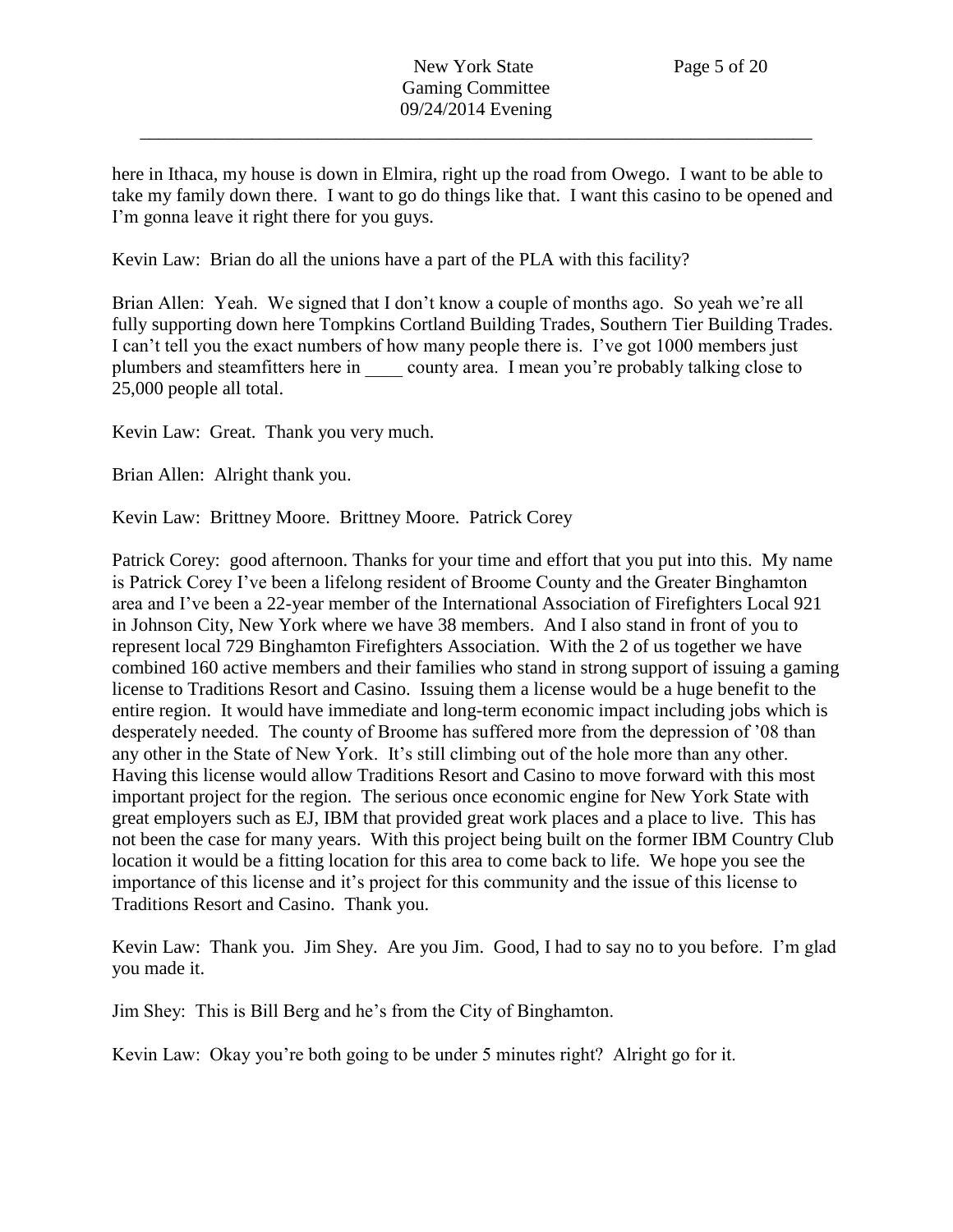Jim Shey: I'm a retired businessman from downtown Binghamton and I had to survive for 38 years in the car business steadily declining. In 2011 I retired and I work in the pro shot in Traditions and I've seen young people come to work there, work their way up the management chain which is a strict working environment. It's a no nonsense place and kids started when they're young and now they're managers. But my big point, everybody needs jobs but when you're in an urban community people can afford to take public transportation, not driving 30 miles or whatever and there's people there now they take the bus, walk up the hill and they're working there and it's 10, 15 minutes from anywhere in our area. So that is a big plus I feel.

Kevin Law: Thank you good point. Thanks. Can you state your name?

Bill Berg: Good afternoon Bill Berg, I'm the Finance Chair of the City of Binghamton. The Mayor Rich David sends his thanks for your volunteering your time. Binghamton basically is the seat of the county and from the city's perspective it's not about gambling, its not about fracking if that ever comes about, its about the economic stimulus that this initiative began. You heard some statistics from other speakers, I won't bore you about IBM, GAF and so forth, about 7 majors, last week it was announced we lost Pepsi, 173 jobs are moving to Syracuse. The City of Binghamton School District has over 5200 students, 7 elementarys, 2 middles, one high school. 64% of the parents whose children attend the Binghamton School District is on public assistance. So if the intent and I'm sure it is, with the movement that began in Albany X amount of months ago is to provide economic stimulus, there's no way that Binghamton area and Traditions at the Glen should be left out of this award. It is going to create jobs. You heard it every place it's going to create jobs. Your decision is where is the need the most. And speaking for the City of Binghamton, the seat of the county, these jobs are dire. We are struggling. 64% and those are not statistics I made up, those are statistics from the federal government of those parents on public assistance so you know what jobs could and will mean to them. Thank you.

Kevin Law: Thank you Bill. David Brenner. David Brenner. Brenner.

David Brenner: I would be wearing a Traditions shirt but they didn't have anything in my size. Thank you. My name's David Brenner I'm from Johnson City and I'm a retired police officer. I have the unique opportunity to watch the economic decline when I started in police work in middle 70s and retired in late 90s. I saw the jobs leave the area and after that I worked in Las Vegas. I've seen what gaming can do and it's not just the jobs at that certain facility creates, it's the jobs that are created around, the businesses that are created around those gaming facilities. Those are what's important and I think those are much needed in the triple cities area, mainly Johnson City. You walk through a mall, a lot of empty storefronts. The economic impact that this will have in the triple cities area, in Broome County is going to affect a lot more people. I heard people talk about percentages, if we talk strictly numbers, we out number all those other areas, people out of jobs. But not only the jobs that are created at the facility, but the jobs that are created by businesses surrounding those areas, that's what's important and that's what's going to happen if Traditions is issued the license. Because it's going to have a ripple effect that reaches out into the community. Sure they have a certain number of jobs there and those people that may be not working now will be able to spend money and then other businesses from that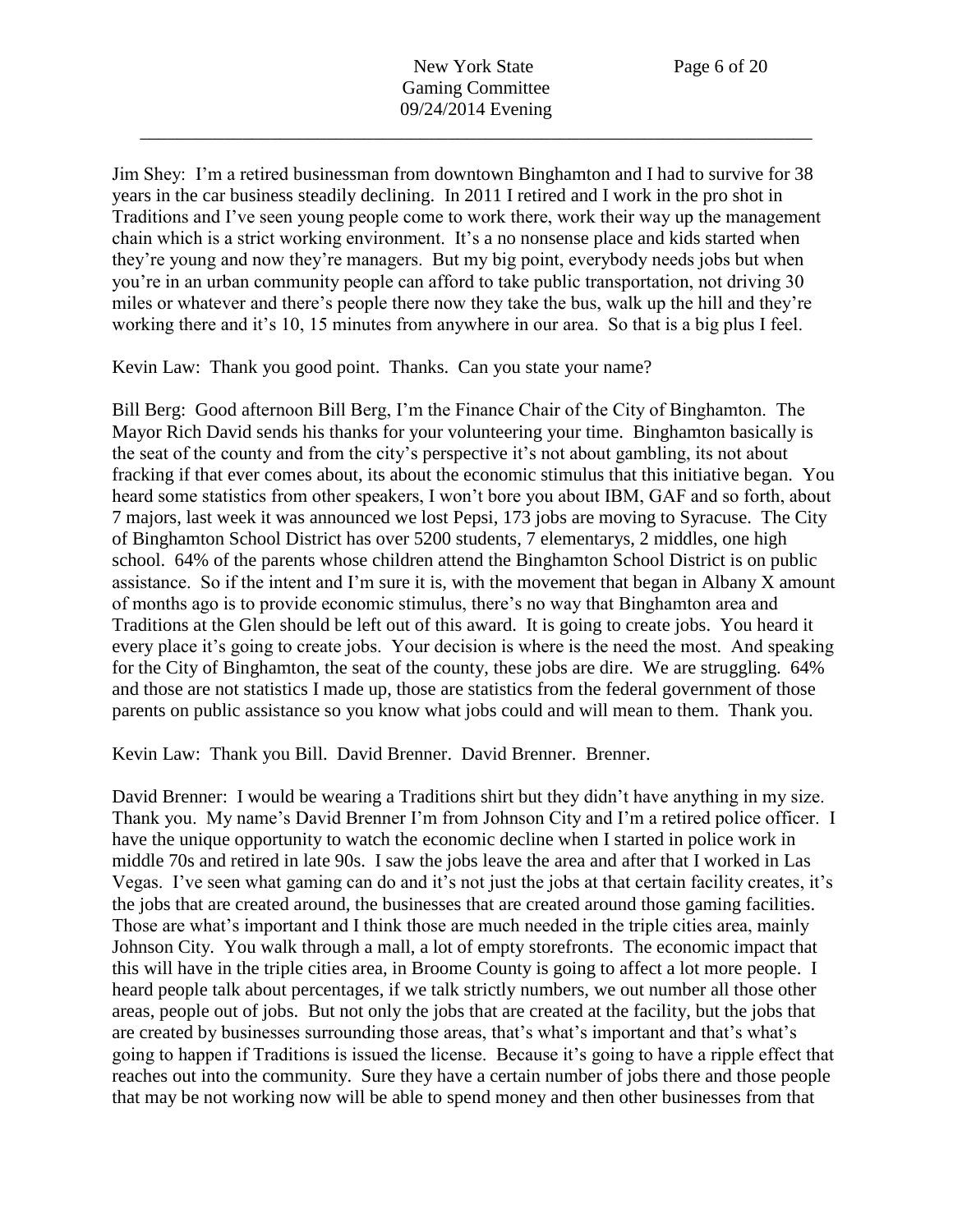income that they get from people now having jobs will put a shot in the arm of those businesses that are struggling, and we have a lot of businesses struggling. So my position is, and like I said I've worked with gaming people in Vegas when I did parole and probation and I even worked at Tioga Downs for a while. My money is on Traditions. Thank you.

Kevin Law: Thank you Dave. We have one last one on this list and then I'm going to go back to the pre-registered list, we'll be a few minutes behind on that one. The 6:00 p.m. slot. Last one on this list Ken Williams.

Ken Williams: Hi thanks for letting me speak today and I don't envy your position but I do respect your positions today. I own W&W Nursery and Garden Center in Appalachian, New York. I have a 47-acre nursery and garden center along the interstate and I've been working for Mr. Gural since 2007. And I'm here today not to bash anyone or any other competitors but I'm here for support for Mr. Gural and what he's done for my company. He has allowed me to be creative and use my abilities to landscape his facilities, and he's also given me the opportunity to create and be passionate about something that I've wanted to do for some time. And 4 years prior to Proposition 1, all this that's going on today he had reached out to me about wanting to do something for the community and something for the holiday times. And in our seasonal nature of our business we're always looking for ways of diversifying in the wintertime to keep our crews going. And I had a friend in animated writing out in the mid west and I had flown him in and we had designed a show that has never ever been done in the southern tier before. This is a high tech animated lighting show that we will be doing and the title of the event is called Winter Fest. It is to debut this season. I'm very thankful he gave me the opportunity and has allowed me to employ more people. It's allowed me to keep my crews going right through to February which as you know in the northeast and in my business it's very difficult. So we're very excited to be able to do that. But I will stress this was long before this vote came about and Mr. Gural has invested \$325 a year for this project with me. He's also give me a 3 year contract which I think is valuable because it's not just a one year deal to get through this proposition and if he's awarded the license he's given me a longer opportunity to do so. Currently he's spending about \$500,000 a year with us. So I was, excuse me. I was born in Tioga County 45 years and raised my family there and so I'm pretty thankful. He's a great human being and I worked for some of the other folks around the area and it's very difficult for me to come up and do this but I value him. And I will say this, that in 2005 my farm flooded and we built, we picked up, we rebuilt. 2006 my farm flooded, in 2011 my farm flooded.

Dennis Glazer: You're a slow learner.

Ken Williams: Definition of insanity is doing the same thing over and over again. But what I go, crisis creates opportunity and what's touched me the most about that flood was Jeff and Paula Gural called me and e-mailed me and called and said, if you and your family need to use my home, stay in it, you're more than welcome. So

Kevin Law: We've heard some nice stories about him. Thank you.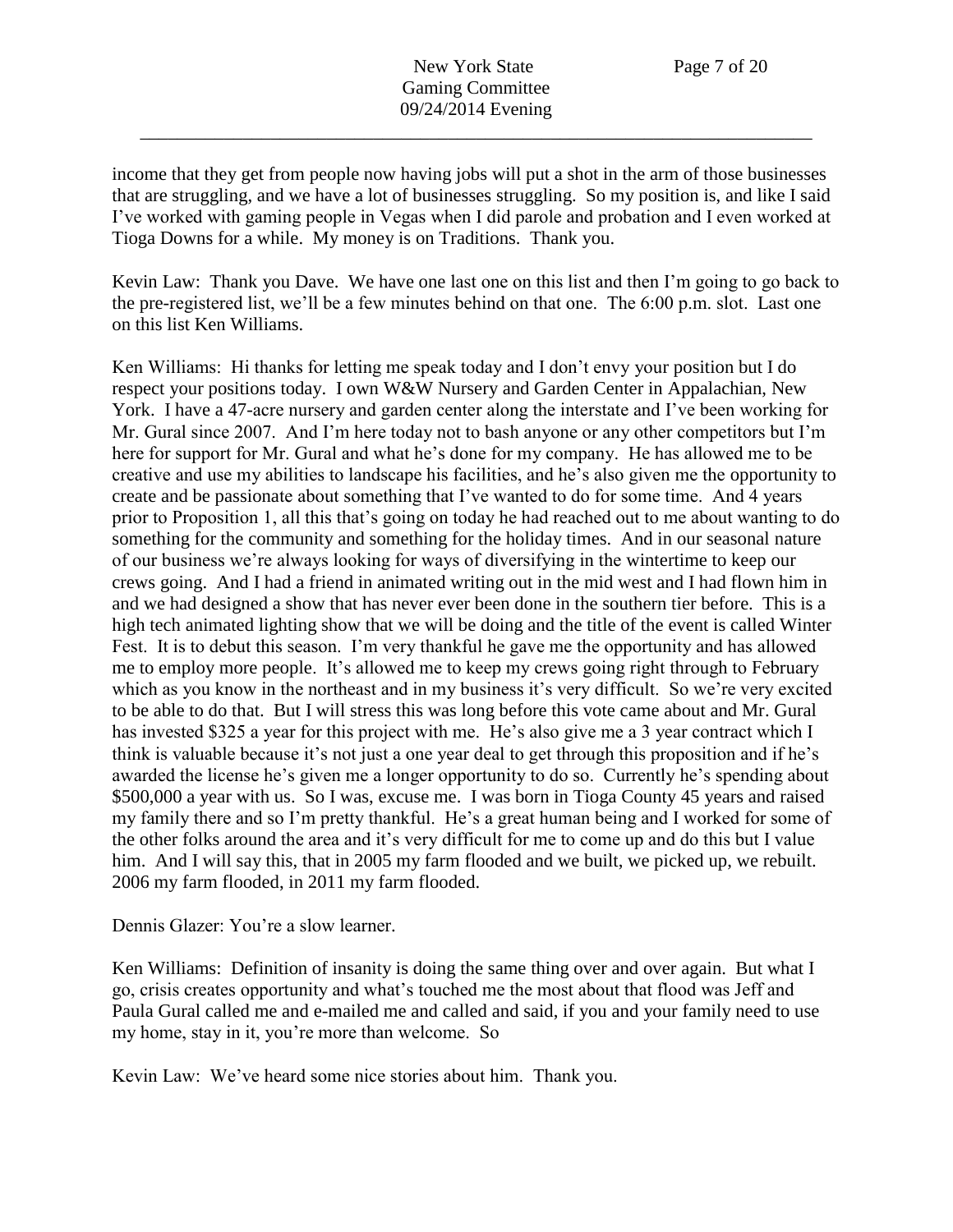Ken Williams: So I'm pretty thankful and he's really helped our business. Currently employing people and if this casino goes ahead we are committed to doing future work and we hope to employ up to 25 to 30 people.

Dennis Glazer: We got it thanks.

Kevin Law: Great thanks Ken. Okay we've got the home stretch coming now. Back to the registered list, Douglas Ketchum.

Douglas Ketchum: Good evening gentleman thanks for welcoming us here tonight to talk about, among other things the proposed location in the town of Tyre. I'm a business owner in nearby Clyde, New York a small village of about 5,000 people and contrary to much that might be said, I believe the Seneca and Wayne County are economically vibrant. I think our farms and our factories are, as an active and engaged employer of over 160 people today and a growing employer at that, I don't see this desperate need beyond perhaps the construction industry, I'm not intimately acquainted with that industry, but as an employer of both skilled and unskilled labor, I don't see this demand.

Dennis Glazer: What's your business?

Douglas Ketchum: We're a small electronics components manufacturing. We've been there since 1975. I'd like to make just 3 quick points as to why I think Tyre is the wrong place for a casino. Number one, saturation. Our locale is already served by Finger Lakes Gaming a mere 36 miles to the west and the famous Turning Stone 73 miles to the east, a facility in Tyre will directly draw down revenues from these New York gaming operations sited immediately at exits 33 and 44 off the thruway minimizing the net gain of revenues to New York State. Our proposed site, the other proposed sites will certainly affectively serve out of state clientele more than Tyre will.

Point number 2 is isolation of our site. Tyre is simply not a favorable destination for leisure travel. We're far removed from urban centers. It's over an hour's drive to Syracuse or Rochester. We are not a center for any national or international interest. We're encumbered with cruel weather at least 4 months of the year. Our attractions are historical and agriculture in nature not normally associated with gaming operations.

And finally number 3, demographics. As a rural community we do not offer the infrastructure of social services. We do not offer a local market with safely disposable income, indeed with a total county population of 35,000 people, a county population if you folks are from downstate that's quite a modest number, we do not offer anything of substance to a gaming resort. So I hope you'll all just consider these simple facts and look elsewhere for a casino. Thanks very much.

Kevin Law: Thank you. Richard Worden. Richard Worden.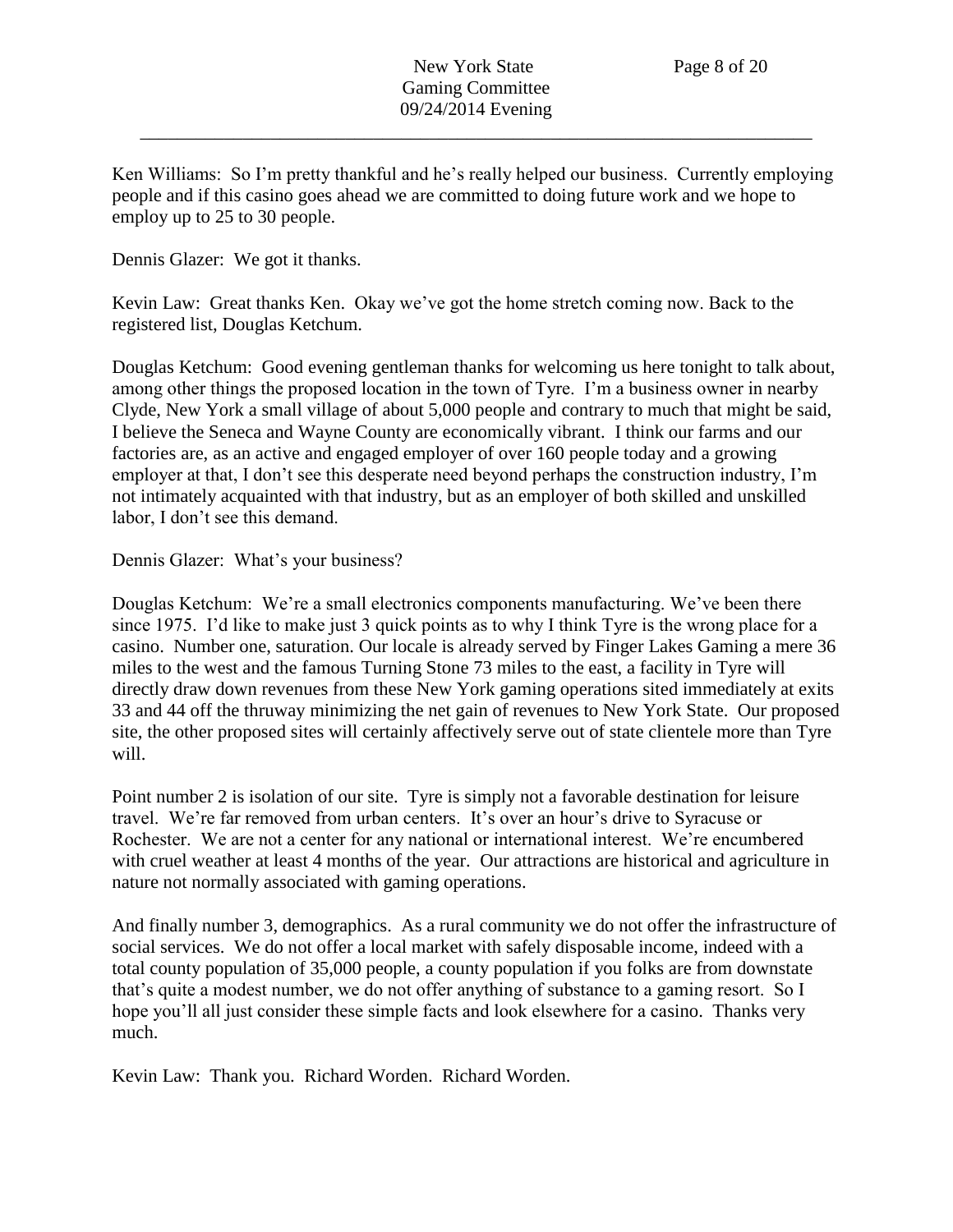Richard Worden: Good evening and thank you for allowing me to speak this evening. My name is Richard Worden and I would like to express my views on the proposed Tyre, New York Casino. This has been a tremendous negative concern of mine and I would like to share the following:

I'm a lifelong resident of the town of Tyre. I grew up as a member of a very proud hard working farm family one of which is respected in the community. My wife and I have raised four children of which 2 of them reside in Tyre with their families. My sister and brother and families reside in Tyre also. Tyre is a community of many farms that have been in business for generations. New to our community and very welcomed are the Amish and the Mennonite Communities along with many others that have moved to our town for a peace and quiet of small rural community. The total population of Tyre remains at a figure just over 900. when our community was faced with the idea that a casino was proposed right smack in the middle of farmland, there continues to be farm from year to year, we were all very baffled. This first announcement was last December of 2013. There was a town meeting called to talk about the proposed casino and to our surprise it was not the Tyre Board presenting, it was the developer. You might imagine the residents that were faced with this developer ram rodding this idea of the casino through to satisfy only their goal of succeeding their proposal in their immediate timeframe. Our town was lead through the process by allowing the developer to write the PUD agreement hiring lawyers for the town and actually paying for them and overall the developer was running the show from the very beginning. Anything and everything was just pushed through with very little thought and not once going through the normal amount of time for such major decisions. The normal process for PUD agreements, environmental studies and the like normally take a year or two, our process was pushed through in a few months. We are now at the  $11<sup>th</sup>$  hour gentleman and major decisions have to be made by your committee. I'm respectfully requesting that you thoroughly examine all the parameters of this most devastated proposal to our town. This casino proposal has ripped our town apart and by agreeing to not allow a casino to be placed in the town of Tyre would allow our town to mend and reunite. Thank you very much.

Kevin Law: Thank you. Christina Pilet, or Pilet.

Christian Pilet: Good evening thanks for letting me come and talk tonight with you. My name is Christian Pilet, I am a resident of Geneva, New York and I am the pastor of Living Hope Baptist Church in Geneva and I'm here to request the casino not be built in the town of Tyre. I am opposed personally to the building of casinos in general, but I do only feel qualified in this case to speak regarding the proposed casino in Tyre. We Americans believe that people should be able to invest their money as they choose and to seek a profit from those investments. But at the same time we believe that those choices and pursuits should be made within the confines of justice and ethical correctness. Investment choices that knowingly harm others in establishing and exploiting societal ills should be condemned and illegalized. The building of casinos is an investment choice in which investors knowledgably advance and exploit societal ills. This is true I believe of casinos in general but it is particularly true of the proposed casino in Tyre. The Casino Free Tyre Group has provided the governing bodies and those championing this casino project with sociological data predicting the long-term damage that the proposed casino will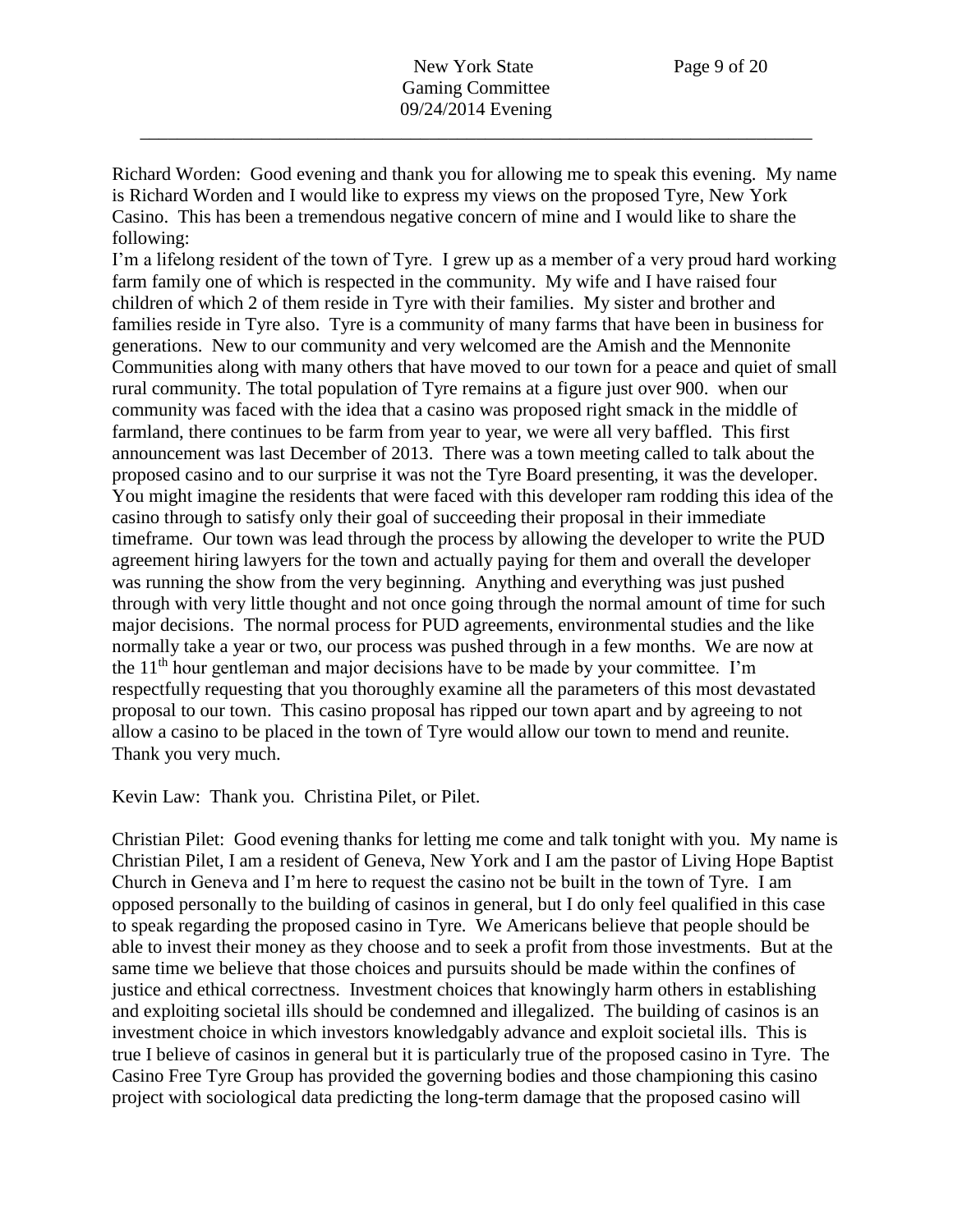bring to our region. Such projects are not merely conjectural, they are drawn from the experiences and realities of similar builds in other locations. And as a minister in the area who deals with people on a daily basis who are struggling with these societal ills like addiction and bankruptcy, I know, that this will only bring further heartache to our area. Now if you need that data to be submitted, again I'm sure it can be. I believe this damage will extend to every aspect of our societies life; economic, psychological and spiritual. And it is preventable. It can be prevented today simply by saying no to the construction of this casino. A nation's government has the responsibility to protect its citizens. When individuals and corporations rise up who seek to enslave others for gain, the government has a moral obligation to intervene. It must say no to the persuasiveness of money and say yes to the needs and rights of all people. This is true even in cases such as this where the preservation of the people's rights will prevent some rich people from earning more. The proposed casino in Tyre ultimately is an issue of money and greed. Let's not pretend that it is about providing jobs in Tyre or additional entertainment opportunities for its residents. This casino is about making a very few people who are rich a lot of money at the expense of many poor people. Those who champion the build may cloak it's true nature with words like jobs, entertainment and community development, but let's not be deceived they are championing it because it is an avenue for them to make money off the weaknesses of the masses. Today, I ask you as those who have the opportunity to prevent this build, to say no. to choose not to build this casino in Tyre. I ask you, I beg you to consider the long-term damages that will certainly arise from this build and I ask you to take a stand against the sociological harm that it will cause. Thank you.

Kevin Law: Thank you Pastor. I can't read my own handwriting. Is it Jamie Morelle. Jane Morelle. I'm sorry Jane. Not the first mistake I made today.

Jane Morelle: Thank you for letting me speak. First of all Tyre has more jobs than the other two casinos and we still have jobs that we can't fill of the type that are going to be provided. Another thing,

Dennis Glazer: You're speaking in favor of Lago?

Jane Morelle: What?

Dennis Glazer: Are you speaking in favor?

Jane Morelle: No, no way.

Dennis Glazer: I misunderstood you then.

Jane Morelle: No we don't need Lago for the jobs they're going to provide. The other thing is where across for it we're not supposed to have commercial on this side of the thruway and they changed all that miraculously and that means that we're going to have to have a 4-lane bridge he says coming across, who's going to pay for that? He doesn't pay school tax because he's a resort or a tourist attraction in Henrietta at the market place and so what is he going to be in Tyre?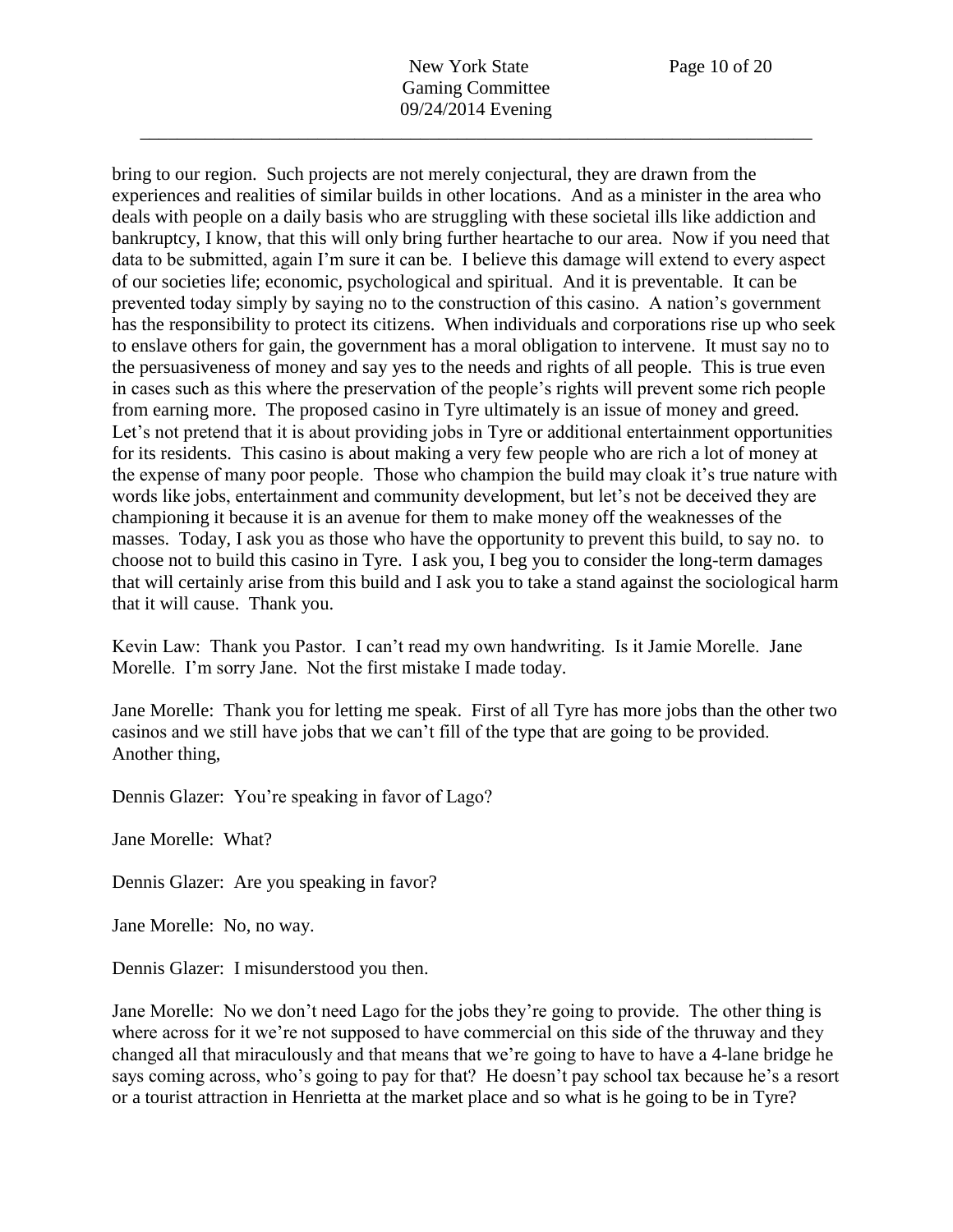He's still going to be a tourist attraction. The Amish are right across the street. There's horse and buggies. People can't now go on 318 to make a left hand turn and it takes them 5 lights to get through. But that's not what I was going to talk about, that's off my hip. Retirement should have been peaceful. It started peacefully for me I was looking forward to working on my gardens at home and enjoying my peace and serenity but then the phone calls start coming wanting us to sell our home. We told one agent our home was not for sale and never would be and asked them to stop calling us. But instead his agent showed up at our door with papers in hand, he had incorrect survey maps and other information about our house. He also had an option to buy contract date October 2013 with Wilmer Wright and an off for \$150,000. This offer was verbally up to \$300,000 after we refused to sell. We told them we cannot be bought. We were told we were the last hold out that everyone else around us had signed. They wanted the whole block, country block. After talking with several of our neighbors nearby, no one had ever approached to sell other than Leonard. There was a rush deal to get them signed now. Do whatever it takes no matter how unorthodox. Option to buy contract contains a gag order. Anyone who signs was not allowed to mention anything ever, not even after it was done or over. What hoes he have to hide? Wilmer Wright's agent would not tell me what he planned to do with our land. I had a suspicion it had to do with the casino even though it was a protected farmland. Also, displaced 2 farmers, one has been farming it forever and he was let go and then the next year they had somebody else come to farm it and then he was let go and now we have 2 farmers without farm land. We had to consult a lawyer about the harassment and we had to contact the Sheriff's Department to keep them from trespassing. Interestingly, in Wilmot's letters that were sent to people in and around the area he accuses the anti-casino people of harassment and intimidation when in fact those were the tactics he used himself. I told everyone who would listen, friends, neighbors about the attempted land purchase. A neighbor and planning board member who had farmed the site of the casino for years knew nothing of the plans for the land or a casino. But it explains why he was told he couldn't farm the land anymore. I called the town supervisor for help, he told me in no uncertain terms that I thought we were friendly before this, and he was kind of grouchy, that I had a choice, "You either get a casino or you get a \_\_\_\_\_ and if I were you I'd take the casino." I told him I was not taking either and I was not selling. Not the same friendly neighbor looking out for the citizens of Tyre. Also, when we had our meetings in Tyre, we were harassed when we tried to speak, even our lawyer when he got up to speak we could hardly hear him because of the noise they were making and nobody ever did anything to quiet them down. Our quiet farm neighborhood that voted down a casino in November according to him everybody's for the casino. No we voted it down. We were one of the few counties that voted down the casino. We did not choose this. Our neighborhood is shaped by multigenerational families who have given everything to each other and the land. We are using the little we have to fight for our town and our homes. Wilmer Wright had a choice, he could have chosen the commercially zoned land south of the thruway but he chose to go cheap. Even with all his money and take away farmland that was being used he choose not to do the right thing for the people of Tyre. He could have chosen the area that wants development, but instead he chose a place of family farms and Amish. Now it's your choice. I don't have the money or power like Wilmer Wright. I have my family, my home and my neighbors and I'm not selling ever.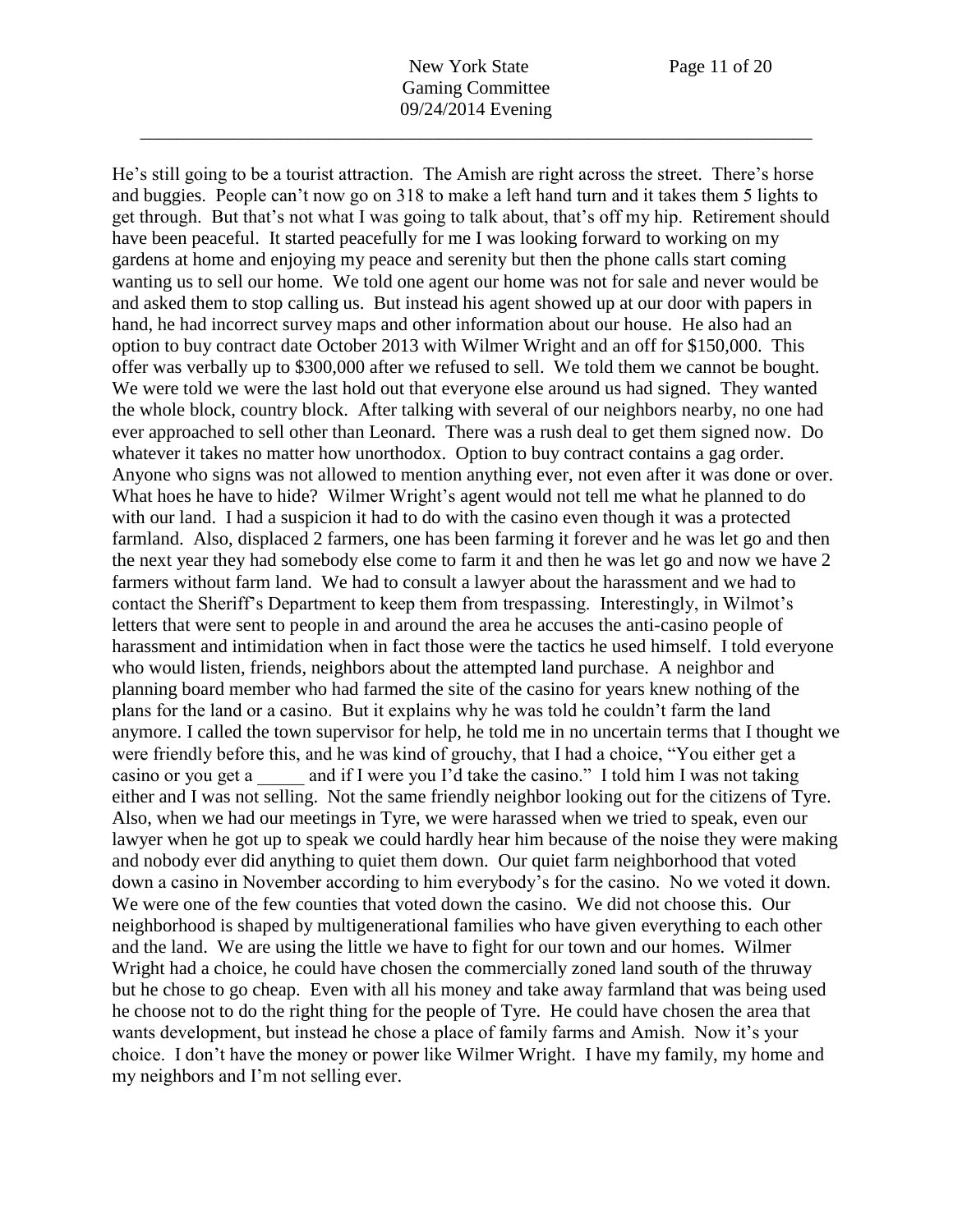Kevin Law: Jane out of time.

Jane Morelle: Thank you.

Kevin Law: Glen, Glen Silver.

Glen Silver: I speak in opposition to the proposed casino in Tyre, Seneca County. Good evening gentleman, my name is Glen Silver and I am President of Concerned Citizens of Seneca County, Incorporated, it's a 501C4 membership organization with followers and well wishers numbering in the hundreds if not thousands of people in the county of Seneca, a county that indeed has a lot to be concerned about. Named for the Seneca Indians who lived here years ago, Seneca County today is the poster child for the many ills of dumb economic growth in that we already have 2 major industries that produce nothing of value; one being a maximum security prison, the other being a mega landfill. We don't need a third, a casino. In other words, Seneca county is already a dumping ground for some of New York State's most violent offenders and when it comes to municipal solid waste, we are the preeminent sacrifice zone for New York State and that our county imports roughly 2 million tons a year of other people's trash from 6 states, Canada and 40 to 50 other counties. That a real county such as ours of less than 35,000 people should be targeted with this unfair trash wreckage yet to come when better, safer, more sustainable alternatives for building the local economic growth can and should be funded instead is despicable. And that we should be targeted with a casino under a similar guise of economic development is just more of the same foolishness knowing as we should from expert opinion that every dollar of economic gain for casinos is offset by three dollars of economic loss. I can provide citations at another time. Here's something else to think about, here in the excelsior state, New York State we pay little attention to removing recyclables from the waste stream but instead we have corporations who through pressure from their powerful lobbyist to bury them in the earth so that we can make a profit, so that they can make a profit but only as long as the regulatory and government agencies can get their cut. Similarly, here in New York State we pay not attention to casinos losing money creating addictive behavior or gambling itself once being against the law but instead we allow corporations to pressure from their powerful lobbyists to build more casinos as long as once again regulatory agencies and government agencies can get their cut. Does it sound like there's a pattern here? The point I wish to make is this, Seneca County is in a region of New York State that is under assault by these million and billion dollar companies whose major goal is a return on investment profits to their stockholders. We don't need any more of them. In addition, here in Seneca County the two largest of our municipalities, Seneca Falls and Waterloo are already being paid so called host community agreement money from another major corporation which some call hush money and what in my opinion amounts to legalized bribery in exchange for citizen's rights. As the reality of these host agreements is that once signed, a town now represents the corporation it signed on with and no longer the people it's elected to represent. To this I say enough is enough. We don't need to forfeit more citizens rights with the recently signed host community agreement between the town of Tyre and Wilmer Wright Corporation. These agreements should be declared null and void because they are against public policy. Citizens of these townships should not be forced to sacrifice their rights in order to receive something in return. In Seneca County one town after another, after another has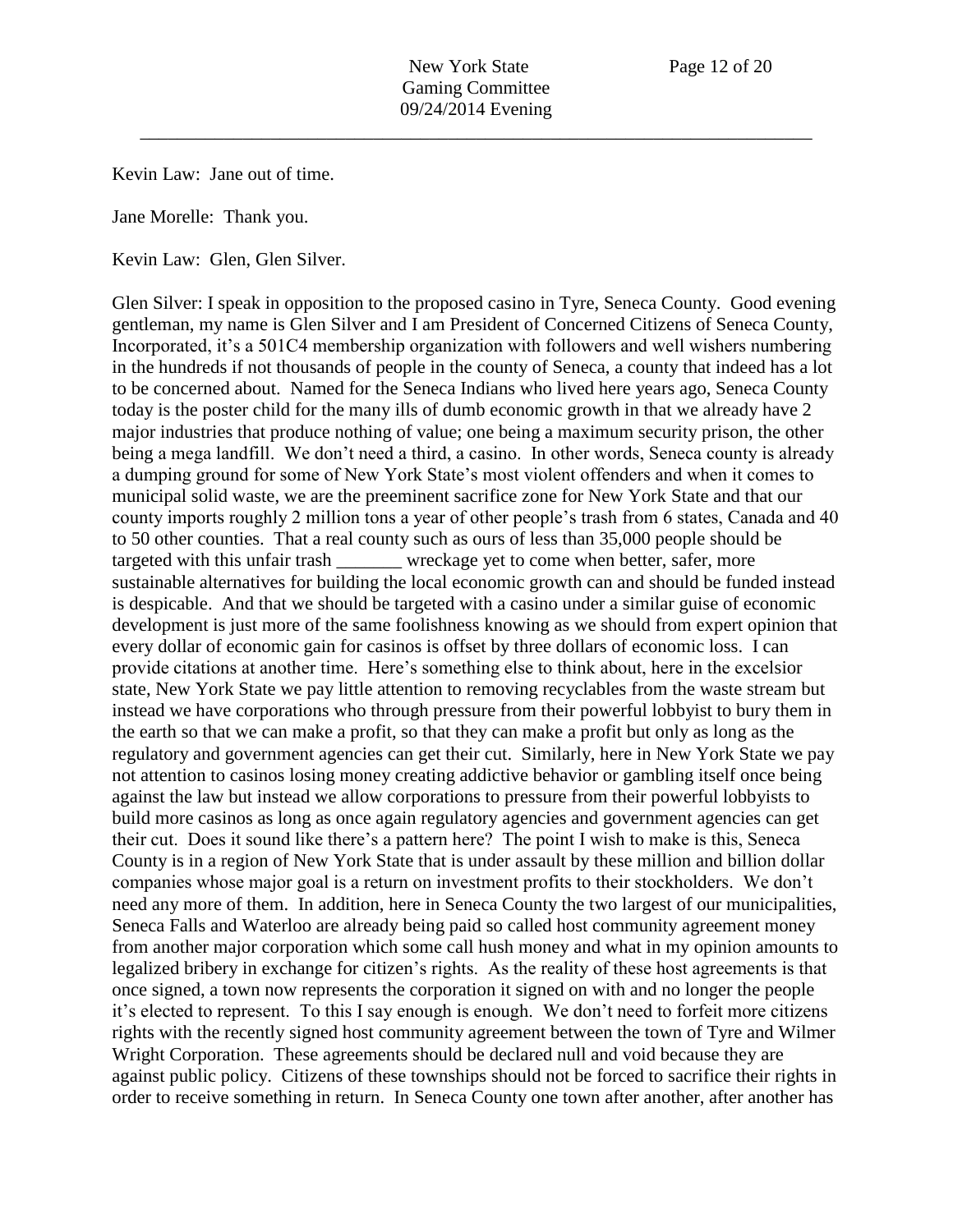become nothing more than a bottom line profit entry on the balance sheet of major investment corporations. Our new god is money, our new ruler is corporate greed, and a casino is just more pile on of the same in Seneca County. What expands the economy is producing things of value and casinos like mega landfills and maximum-security prisons product nothing of value. Their revenue does not come from people creating a product. What's worse about the prospect of a casino in Seneca Count however is that the goal is for people to lose money. They've targeted the poor, they've targeted the elderly. They've targeted our young all for the sake of making money from those who can least afford to lose it. The net effect of casino added to a maximumsecurity prison and a mega landfill in Seneca County will be to continue to lower our standard of living by attracting lots of low wage jobs not to mention increased crime, traffic and depressed property values. Additionally, that the town supervisor and Board members of the Town of Tyre should agree to this is preposterous. The New York State town law manual that I doubt any of them have ever read says that and I quote, "When a Town Board member votes on a proposal before a Town Board, he or she is representing through that vote the view of all residents of that town." That being the case, this board was clearly negligent in their job responsibilities as the majority of the citizens of Tyre are opposed to a casino according to the very recent poll conducted by Clear View Research, LLC and petition signatures obtained by Casino Free Tyre.

Kevin Law: Time is up.

Glen Silver: You the Board before us this

Kevin Law: Time is up.

Glen Silver: All governments derived as just powers from the consent of the government

Kevin Law: Sir, sir.

Glen Silver: never award a casino to the township of Tyre because this town is not apt to express the consent of the government. So we have not …

Dennis Glazer: Sir. Sir thank you for your comments.

Glen Silver: I represent the county I had a lot to say.

Kevin Law: Marcy no, Glen, I'm sorry that was Glen. You're right I didn't put a check mark there. Marcy Steiner.

Marcy Steiner: Well thank you for the opportunity and your patience tonight and I'm sorry I'm going to read from my notes but I don't want to get off track and keep this moving. So, thank you again I am here to express my feelings about the placement of a casino in our town of Tyre, New York. My name is Marcy Steiner, I grew up in the 214 year old farm house that is neighboring in the northern fields with the Lago Casino is proposed to be built. I've always been proud of where I was raised in a rural farming community. I'm especially proud and thankful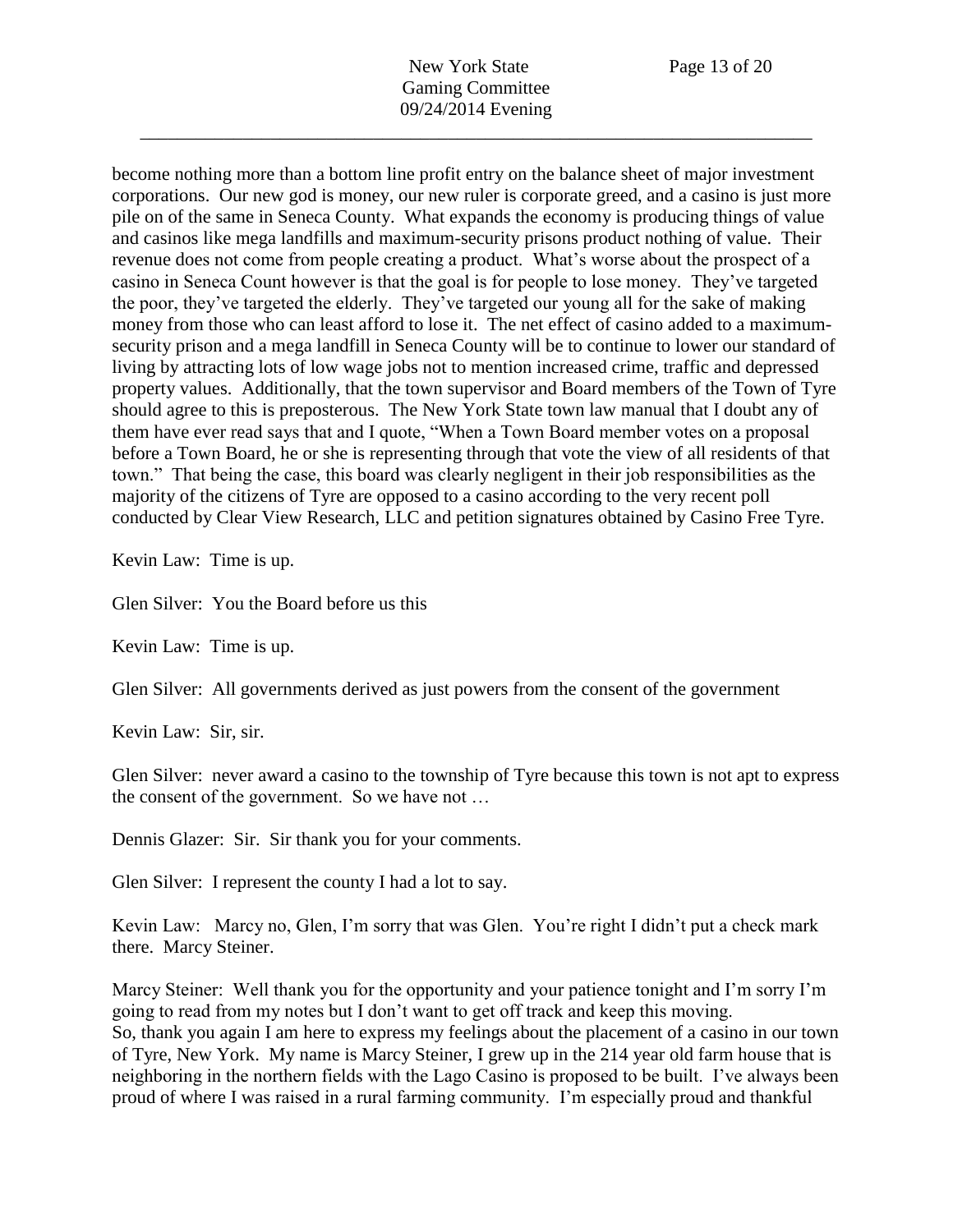New York State Page 14 of 20 Gaming Committee 09/24/2014 Evening

\_\_\_\_\_\_\_\_\_\_\_\_\_\_\_\_\_\_\_\_\_\_\_\_\_\_\_\_\_\_\_\_\_\_\_\_\_\_\_\_\_\_\_\_\_\_\_\_\_\_\_\_\_\_\_\_\_\_\_\_\_\_\_\_\_\_\_\_\_\_\_\_

beyond words for the community members that have taken time from their jobs, from raising their children and from plowing their fields to stand up and try to protect our land, our homes and our way of life. This experience has reinforced in me what is important and shown the true colors of those in our community. I am not proud but appalled at how the Town Board members have represented our community and acted over the past year. Governments are instituted among men deriving their just powers from the consent of the governed. There has been no consent regarding a casino, in fact our town voted against casinos in November of 2013. community members were lied to in town board meetings talked down to and ignored. Feelings aside as to how our community was treated by the town board, the real focus tonight is does a casino belong in the town of Tyre? Will it be beneficial to our community? When you, the members of the Location Board choose where to site a casino I hope you will listen to the host communities and not just the developers and their propaganda. Here are the questions I hope you consider when making your decision.

Does it make sense to put a casino in the middle of a large Amish and Mennonite Community? Consider how this will affect the way of life for these people who due to their religions beliefs cannot speak to this issue in their defense. Consider the additional traffic on the roads where horses and buggies are constant. I don't know if you've ever been to Tyre. I heard a comment earlier when I was checking in on the website somebody has asked a women if her hotel was in the town of Tyre which led me to believe that you hadn't been there, because there are no hotels in Tyre. There's nothing but church and a fire department and a very large gas station and lots of farms and fields. So if you haven't been there, I really would suggest, I hope that you do visit our community before you make this decision.

There is an Amish farm directly across the street from the proposed Lago Casino. Does it make sense to risk multigenerational family farms neighboring the proposed casino site as expansion and further development will be inevitable. Who needs the jobs more? Seneca County has lower unemployment rates than the other proposed casino locations. It is my opinion that the proposed site north of the thruway on 414 is not appropriate for a casino. A casino does not belong in the center of these Amish and Mennonite families, private residents, my home, family farms or hunting land. There is no water, sewer, gas or cable north of the thruway. The thruway bridge which was upgraded not long ago would need to be widened to support the traffic a casino would bring. Who is going to pay for that? A casino belongs in a commercial zone and not one that was newly created to cater to the developer based on his own model plan unit development. A well researched model was given to the town by a member of their own planning board and it wasn't even read. I do not feel a casino in Tyre will live up to the expectations that had been portrayed. People from Rochester will continue on to Buffalo or Canada. People from Syracuse will go to Turning Stone. There is no out of state draw. Where is the clientele going to come from? Our town doesn't even have enough people to staff a casino. For the past year, my family and our community have been caught between the life that we love, a father daughter walking in the woods, fathers and sons farming their fields, wildlife, peace, quiet and starry skies to the looming cloud of development bringing a casino with lights, noise and 24 hour 7 day a week traffic. Our home, our town and our way of life would never be the same. Please put a casino in a commercial zone. Don't let them build it in farm fields in what has always been an agricultural zone. Please do not site a casino in Tyre, New York. Thank you.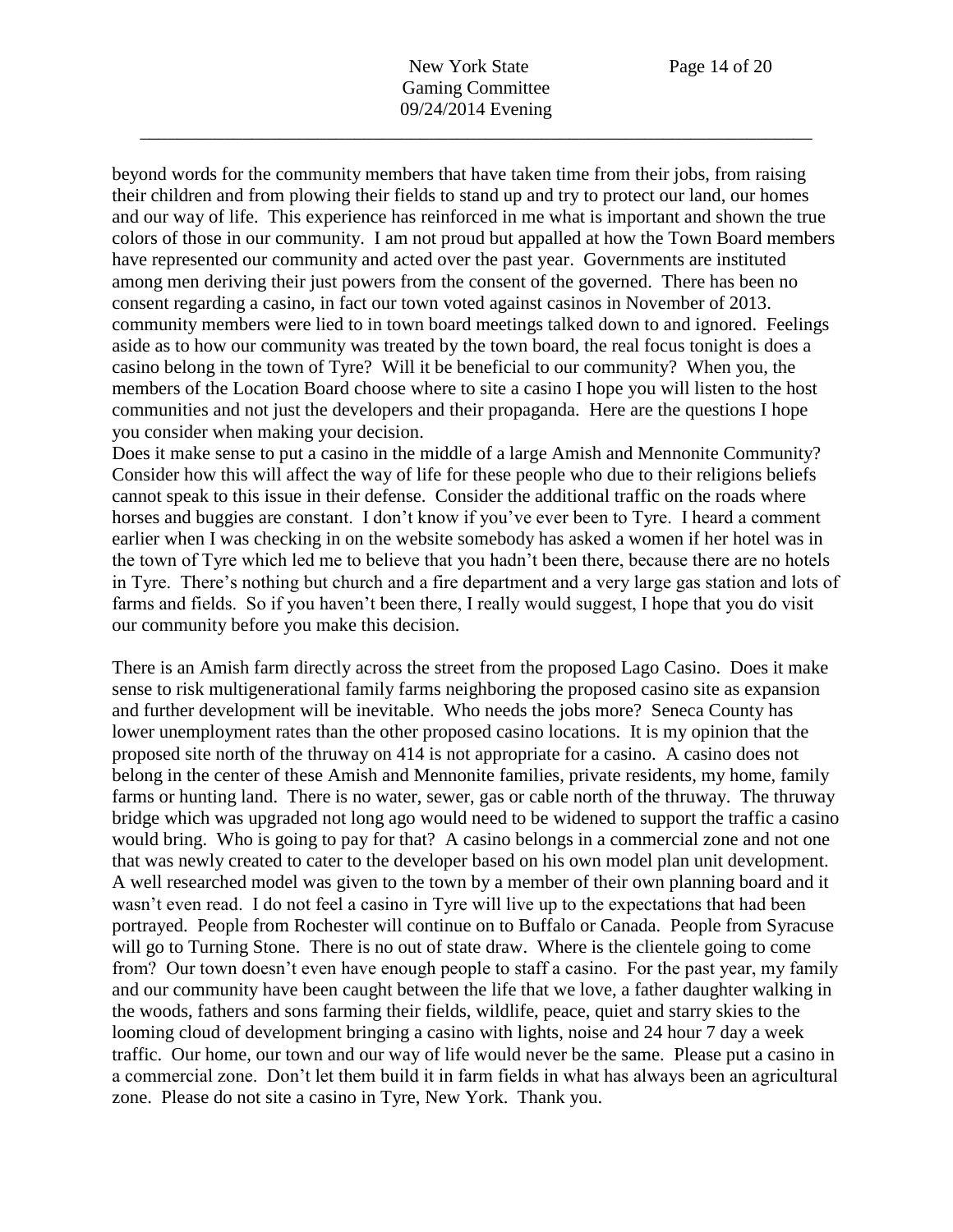Kevin Law: Thank you. Rob Bauman.

Rob Bauman: I too would like to thank the Commissioner and the entire gaming commission staff for the desire and opportunity for public comment and submission. My name is Rob Bauman and I'm speaking on behalf of a Casino Free Tyre. I live in Varick, New York in Seneca County. I'm a former member of the Varick Town Board. I've attended meetings in Tyre involving this zoning. There's an important question we're all asking right now about Tyre. How does planning for a rural community fit in with a casino complex in Tyre? The town of Tyre's comprehensive plan for it's rural strategy directly conflicts with the casino project. The results of a town survey conducted in connection with developing a rural strategy for Tyre showed that in order of importance residence considered commercial growth as their least important consideration. Agriculture and rural character were ranked in the top 3. commercial development was last. There is no relationship between a casino and this community. In January the Wilmer Wright Company delivered a zoning document, a planned unit development which was designed to override Tyre's agrictultural zoning boundaries. At the next meeting and over much public controversy the planning board voted it down. In February the draft comprehensive plan and again the plan unit development was brought before the board and both passed unanimously on the same night. How could these two completely conflicting documents be voted in on the same night? Well here's the explanation. After public comments which were overwhelmingly in opposition, the planning board chairman Robert Seem and the town lawyers paid for by Wilmer Wright told planning board members and I quote, "There's nothing we can do about a casino coming to Tyre because of the gaming law. There is stipulations that thwart the zoning. The law supersedes any local zoning law that strips casino development in any district. So the state law says that a municipality is wide open for placement of casinos anywhere." That quote was taken verbatim from an audio file at their meeting. Planning board members were subsequently and properly informed that contrary to what they had been told while Peer mutual law 1366 does allow gaming in any New York State municipality, it is still subject to and must abide by local zoning laws. They realized that their vote had been secured by misrepresentation designed to give Wilmer Wright a parcel of land zoned for agriculture. As a result, at the next town board meeting 3 planning board members publicly rescinded their votes. Nevertheless the Town Board ignored the rescinded votes and arbitrarily voted to permit the plan unit development. Since then, 2 members of the Planning Board has resigned their position. The following quotations of Tyre town residents are taken from the town's Comprehensive Plans Rural Strategy, quote, "I love the open fields, the sunsets, the sun rises, watching storms move in, the farms and the farm machinery working the fields, its like a walk back in time from the rat race lifestyle in other areas. Change is not always better". Another resident said, "Support smart growth that reflects residents desire to keep Tyre a rural community". And another said, "Traffic congestion and wider roads are inconsistent with the rural character and natural scenic resource values of the town". It's obvious that a casino development for Tyre is basically a square peg in a round hole. It would change the town into a city like suburb, full of traffic, outsiders and transient workers. A professionally unbiased pole of town residents conducted by Clear View Research this month overwhelmingly demonstrated that despite the intense ongoing public relation efforts of a pro casino campaign the residents of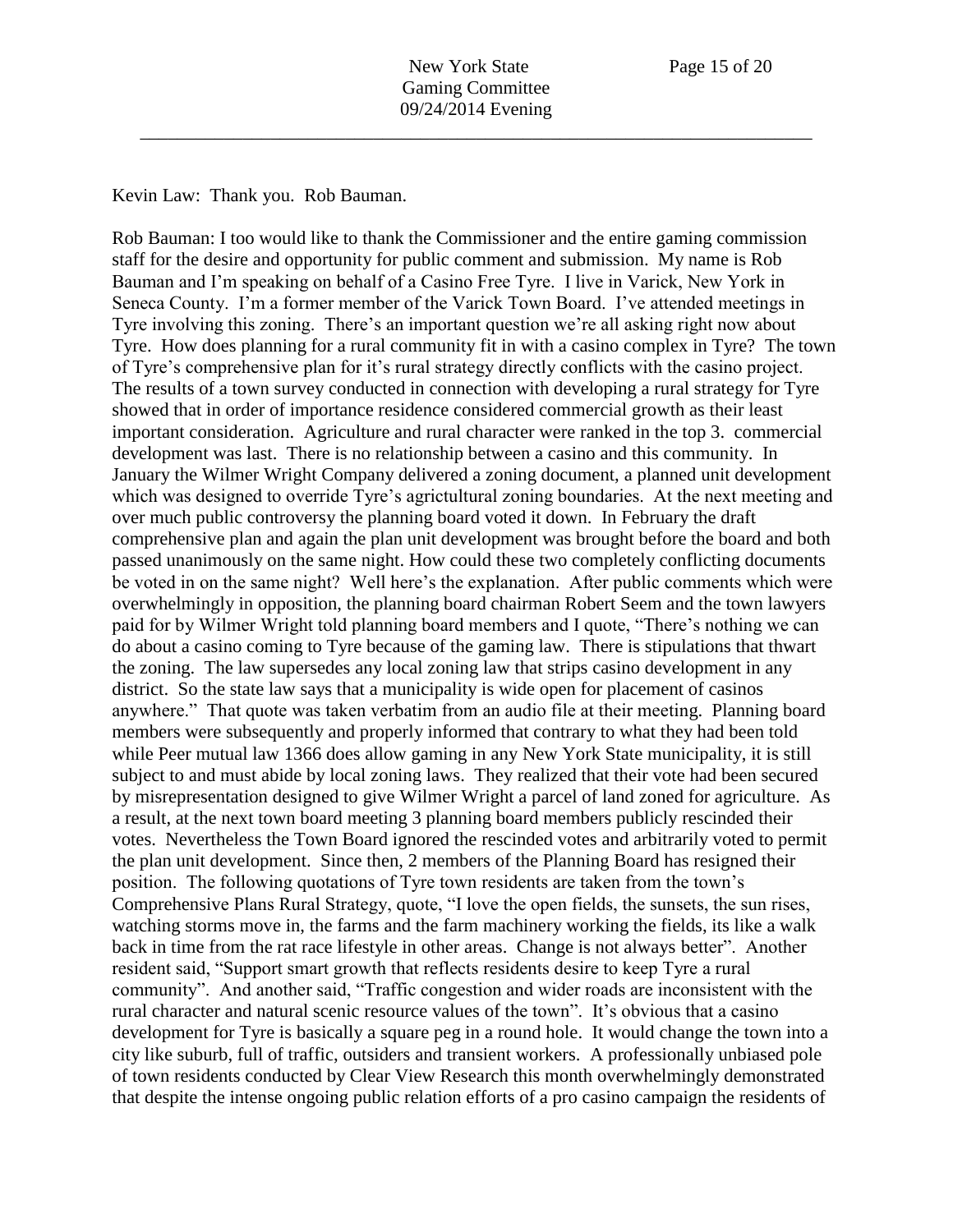Tyre do not support this project. The results of the town of Tyre Proposition 1 vote in November were 100 yes votes and 114 no votes for a casino in Tyre. One must ask why is Tyre even being considered? Over 218 Tyre folks have signed a petition against a casino in their rural out of the way town. Gentleman I can only urge you as the final decision makes to please hear the voices of the community of Tyre. Please aware casino licenses where they are wanted not where they don't belong. Thank you.

Kevin Law: Thank you. Bob Heisen.

Bob Heisen: Good evening, I'm Robert Heisen Chairman of the Seneca County Board of Supervisors. I'm also the supervisor for the town of Varick and the town of Varick did endorse this project just for the record. Rob you were on my town board you did resign, moved out I guess. But anyway I can only imagine how worn out you all are after 3 longs days of listening to supporters and opponents. I'll try to be brief. You've heard from our majority leader and our minority leader earlier today. You know that our legislature is unanimous in support of Lago. I don't need to repeat what you've heard from them or the other 30+ Lago supporters you've heard from today. Rather, I'd rather correct some misstatements and misrepresentations you've heard from some of the Lago opponents. Despite what opponents claim there is strong and overwhelming support for this project from the majority of people in Tyre and Seneca County. I'm an excavating contractor residential. I get around Seneca County, I go all over the place and hundreds upon hundreds of people have said to me, "Bob when are we breaking ground"? I don't hear the negative except for a cluster of people which I do feel sorry for they live in this clusteral area. But Seneca County, an overwhelming majority are saying, "Yes, when we are going to break ground". So just to get it straight on what I perceive from being around the whole county and I get around. Okay. I think you understand that elected officials are pretty good at measuring the views of their constituents. New York has a proud history of home rule with local control of approvals that Lago went through. They did go through all the approvals. I want to address the issue surrounding the Amish. I have neighbors who are Mennonites. I have Amish neighbors down in the town of Varick, a lot of them too. I do know the Amish and Mennonites. I have the utmost respect for the Amish people and how they choose to live their lives and practice their beliefs. They're wonderful people and I'm delighted that they are part of our Seneca County Community and I am sincere in saying that. However there are only 5 Amish families in Tyre. There were 4 up until a week ago when a new family moved into the town and only one of those families lives near Lago, the other 4 families live at least 2 miles away, which that's a long distance. While I respect their beliefs and practices, I don't believe that the rights of this small group trumps the rights of the majority. The majority of people in Seneca County and I believe the majority of people in Tyre. I don't believe they have the right to deny people who haven't had a job in 2 years a right to good paying jobs and they are good paying jobs, not low paying jobs. I don't think the Governor would be out promoting low paying jobs anyway. True, they don't have the right to impose their beliefs on us but we do have an obligation to try and address their legitimate concerns. Provisions to address buggy traffic worded in the host community agreement and dealt with in secret and the court has twice ruled the town acted properly. But we will continue to try and address these concerns. I'd like to add for the record evidence that the buggy traffic was considered in this document that I'll also add on here.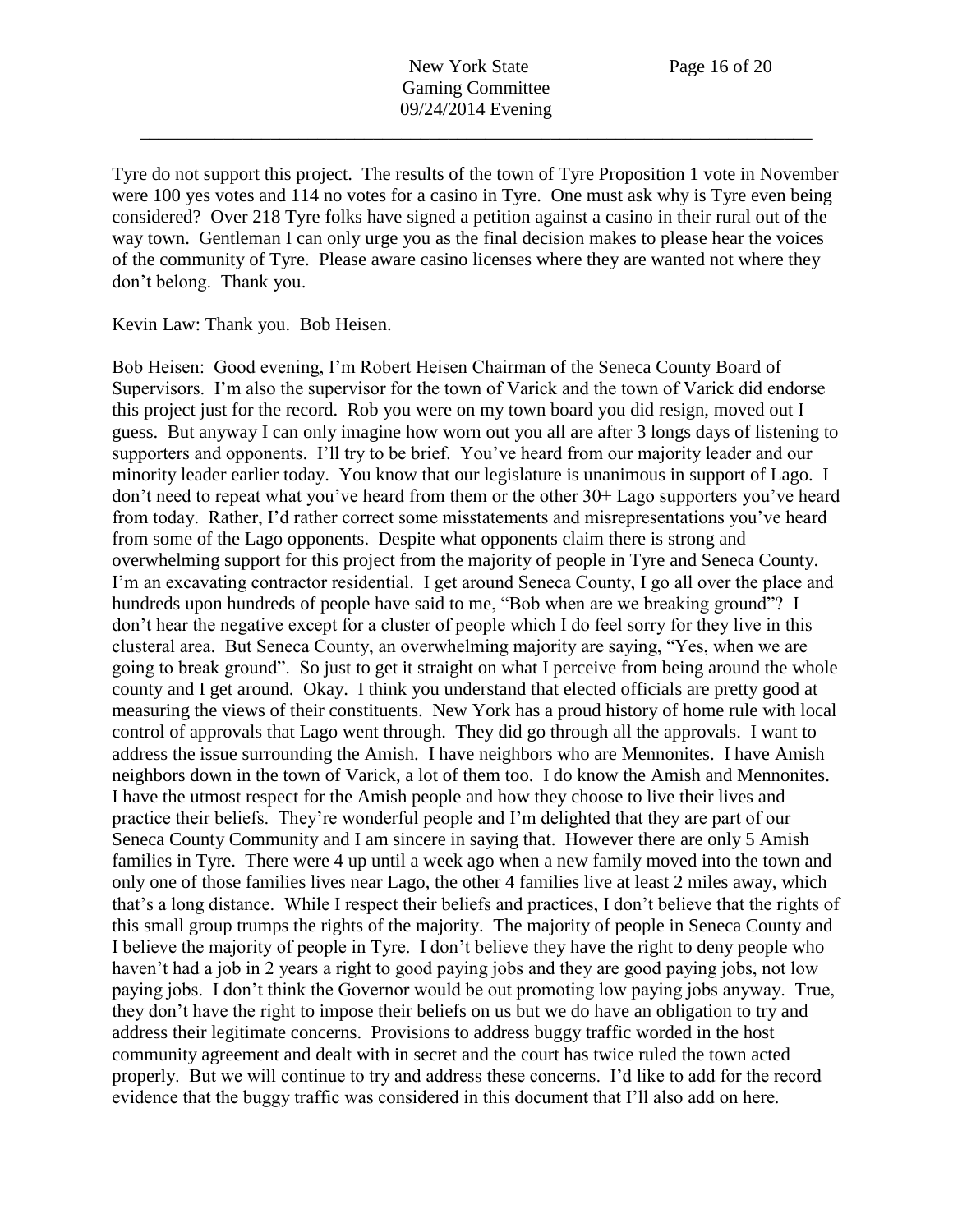Another concern raised today was the cost of infrastructure and improvement entries in and out of Lago. Well that's a non-issue as the developer will pay 100% of infrastructure improvement costs that includes making over the thruway a 4 lane highway. New York State's not going to pay for it, Wilmot's going to pay for it. Additionally, the actions of the Lago developer will make water and moderate telecommunications available to all residents. They'll have those conveniences over on the other side of the thruway. One speaker talked about the effect of Lago on Vernon Downs. First, Vernon Downs is owned by the owner of Tioga Downs so their objection is highly an issue of profit.

Second, Seneca County is outside the United and Seneca Exclusivity zones and receives no payment from those casinos. Tioga's owner has admitted Tioga Downs will continue operations if Lago is awarded a license. That means new gaming at Lago, continued BLT at Tioga Downs combined for the greatest outcome. By law Lago will make payments to Tioga Downs to support horsemen. This will help Tioga Downs continue to support it's sister track at Vernon Downs. Lago has more jobs, more investment, more funding for all in region 5 and will have the biggest impact. Respectfully, I urge you to work with the fact that \_\_\_\_\_\_\_\_ and recommend Lago Resort and Casino for a region 5 gaming license.

Kevin Law: Time's up. Thank you Supervisor. Allyson Stokes. Allyson are you ready?

Allyson Stokes: I am. My name is Allyson Stokes, I am a clergy woman and a scholar. I grew up in Fairfield, Connecticut. I first came to the Finger Lakes in 2001 just a few weeks before 9/11 to become Protestant Chaplin at Ithaca College just up the hill. Impressed by the regions stunning lakes, rural beauty, proud history and excellent colleges and universities, I relocated to Seneca Falls 12 years ago. If the casino is built in Tyre, this is not a place where I want to live. I have served as Vassar College Chaplin, Associate University Chaplin at Yale and Director of the Interfaith Chapel of the University of Rochester. My Ph.D. from Yale is in the field of American Studies. The conflict in values that has been evident here today would make a fascinating case study. Consider the fact that a year ago casino gambling was illegal in New York State. Because there was to be a referendum last November, the founder of the Institute for American Values spent the summer of 2013 interviewing people about their views on casinos. In his book he quotes Jeff Shipley the Director of the Seneca County Chamber of Commerce, a family man in his 30s who spoke here for the casino at 9:45 this morning. The author quotes Jeff as saying, "Most Seneca County merchants and business leaders oppose casino expansion. Casino gambling impoverishes people" Shipley said, "And we already have poor people'. He reported a strong general feeling against Indian sponsored gambling in the region and said that "Casino gambling sponsored by New York State would not help and would likely hurt the local businesses whose owners are Chamber of Commerce members. People going to casinos means that these people are not going to our restaurants and not going to our shops". He also pointed out that "Many leaders in politics and business now stress the importance of sustainability. They regulate verge sustainable agriculture, sustainable economic growth and sustainable business models. Casinos move us in the opposite direction. Casinos are not sustainable anything." The director and CEO of the Chamber of Commerce Jeff Shipley has reversed himself. He is now a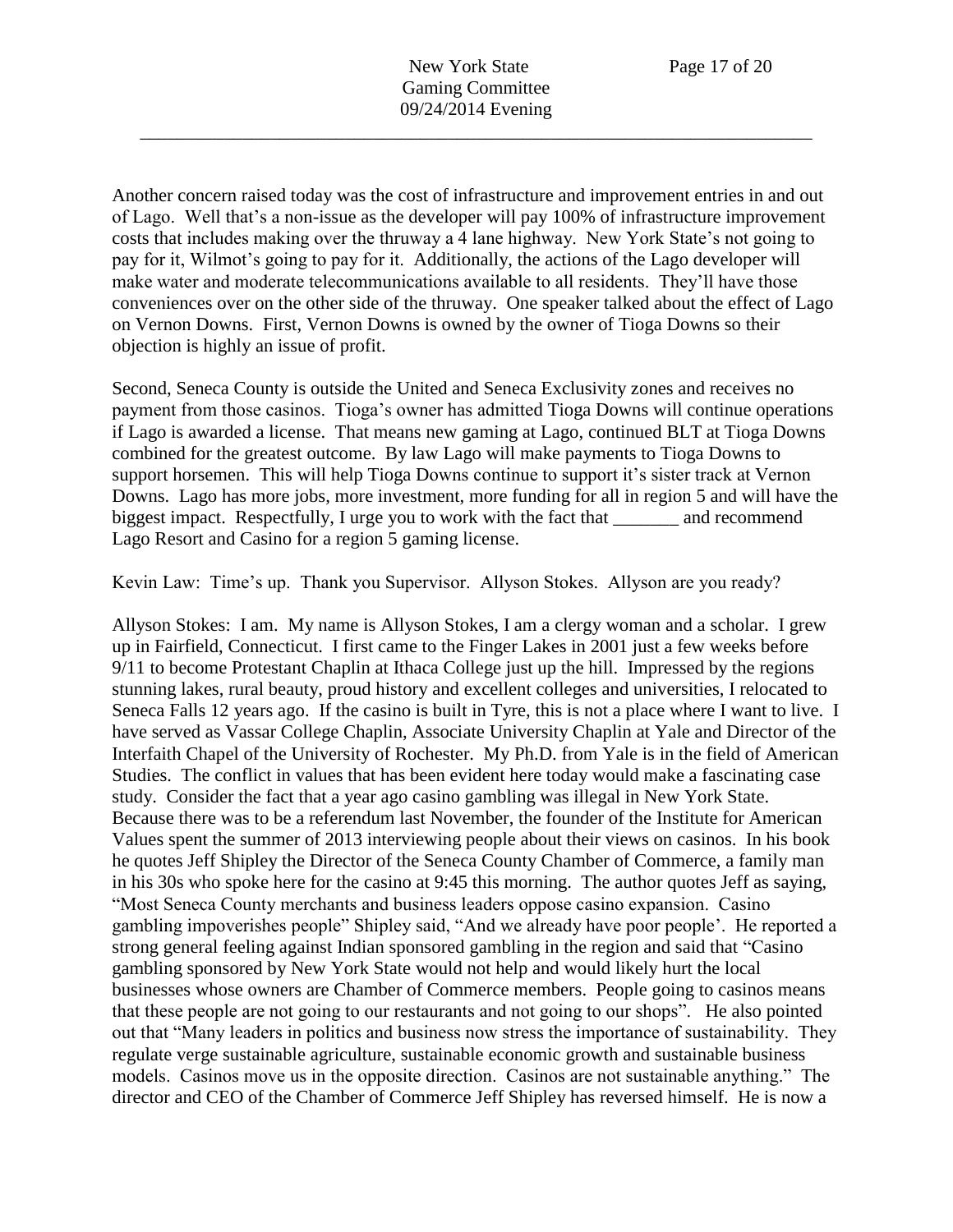cheerleader for the Tyre Casino. This flip-flop is despite the growing evidence from researchers that his initial position is absolutely correct, casinos are not a sustainable business model. Casino proponents argue we need jobs, we need tax relief, we need more money for education, we need more money to develop infrastructure on the commercial route 318 corridor south of Tyre. A casino is a solution they insist but at what price? At the expense of the residents of Tyre. Apparently for the benefit of all Tyre is to be the designated sacrifice zone. Tonight, I appeal to you the members of the Location Board, serve our good neighbors in Tyre. Decide that their treasured community will be casino free. Serve all the people of Seneca County, decide that predatory casino gambling will gain no entry here. Thank you.

Kevin Law: Our last registered speak and then we'll wrap up and we'll explain the process going forward is Mark Sutliff. Mark here? Is this Mark and his wife, good. You guys got to share your 5 minutes.

Tricia Sutliff: Well I'm speaking.

Dennis Glazer: It works that way in my house too.

Kevin Law: Okay you're on.

Tricia. Sutliff: Mark and I would like to thank the Gaming Commission for allowing us to speak. My name is Tricia Sutliff and my husband here is Mark, of course and we own and operate Finger Lakes Limousine and Coach. We own our own transportation in this beautiful wonderful Finger Lakes area for 24 years. We started our business with 1 limousine and 3 employees and now we have a fleet size of 19 vehicles and 30 employees. So it's all about growth. The Finger Lakes, while the Lago Casino is good for everybody for most I mean, it will definitely be a boost to our tourism. We have so much to offer, I mean the Finger Lakes, it's just beautiful here and we would love to bring as many people in to see what we have to offer as a tourism area. The Finger Lakes again has so much to offer with our wineries and our shopping and our history. Nobody knows, you could ask anybody from out of town and said Waterloo, where's Waterloo? Well it's the birthplace of Memorial Day. It's something that nobody else has to offer. We're the birthplace of Memorial Day which we honor greatly. With the employment jobs Lago Casino will bring to our community will have a trickle effect on our whole area. It's not all about one little area, its about all of us, all of Seneca County, all of our community, our youth. I'm a Girl Scout leader, I've been a Girl Scout leader for 25 years, I see the poverty in our area, I see the opportunity to bring funding to our youth and our upcoming adults that are going to need jobs and education. And I guess, isn't that what's its all about? Trying to bring jobs. I mean who would not want jobs in our area? It's what we need. And what a more grander way than with a beautiful casino and the beautiful building that they hopefully we can get to our area.

Mark Sutliff: I want to add a couple, the reason she did most of the talking is because it's hard for me to breathe, I just got out of the hospital, I'm waiting for a heart transplant and I'm on Ivad Heart Pump so I let her do most of it. But I just want to add something on the trickle effect that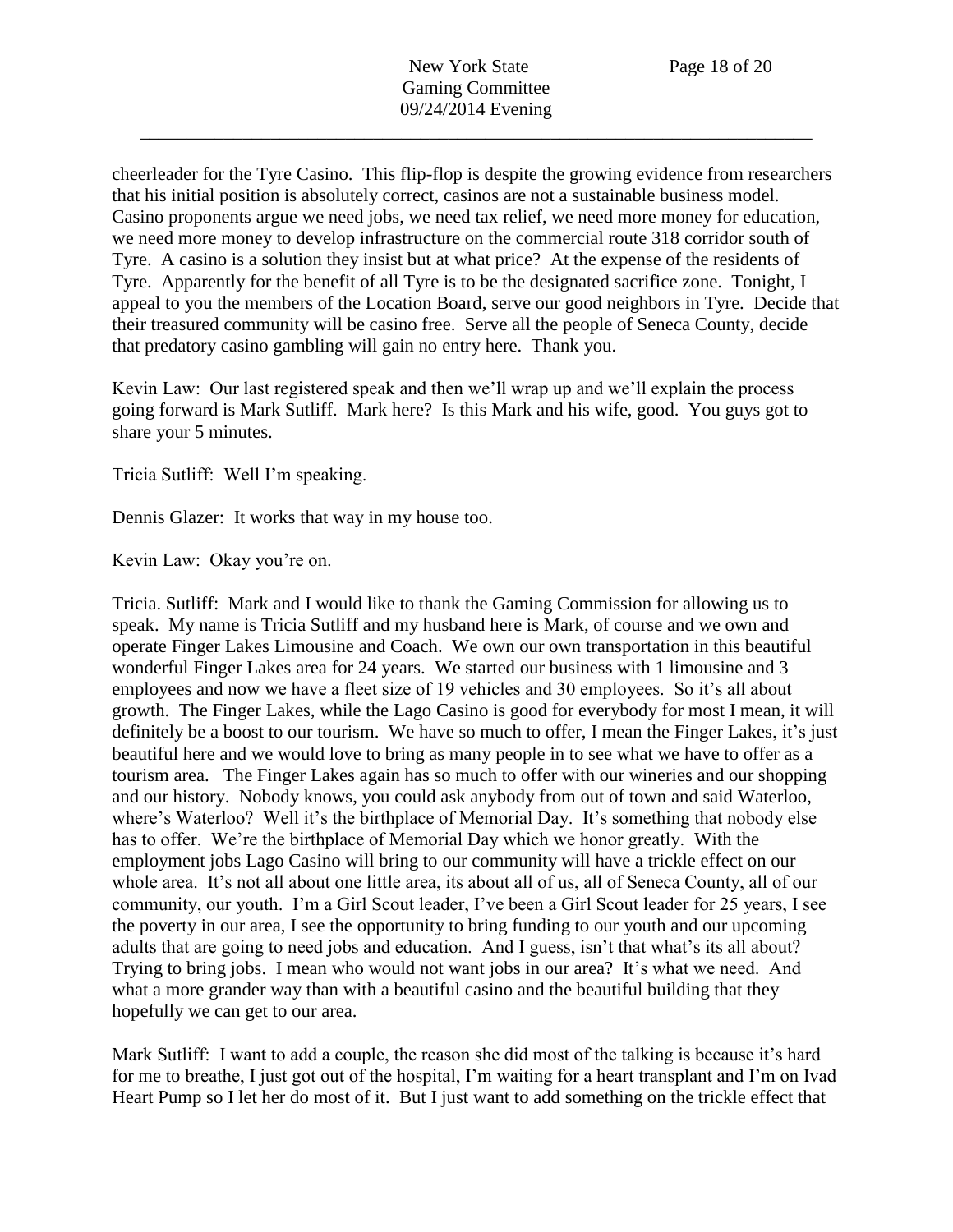the casino would bring to the area with growing businesses and hiring more employees cause their businesses are growing. I've traveling the countryside in our business and you don't really see unless you're in a major city casinos aren't built in downtown major cities, they're usually built in the outskirts of places and then things grow around it, hotels, more restaurants, it mean it's a trickle effect just like what the Wineries have done to our area adding more hotels, the casino is going to do the same thing. There's going to be people who are going to come to our area just for the casino and then it will trickle into other, into restaurants and hotels and whatnot just like the Wineries have done, just like the outlet mall has done. I mean it's a trickle effect for all businesses not just us but everybody.

Kevin Law: Thank you. I thank you very much for your comments.

Dennis Glazer: I just want to say something before Kevin wraps up and tells you about the process going forward. I just want to say it's been a pleasure to hear you all today. A lot of difference of opinion of course but uniformly people came and spoke to us today and I think there were 123 people who spoke, love their communities, love the area in which they live. It is a pleasure to see it. You're a very good and decent bunch of people and it was nice to get to hear it today. So thank you.

Kevin Law: And Dennis I thank you for some of the levity when things got heated, you made everybody laugh and that was great as well.

Let me just echo a couple of things that Dennis said and then we'll discuss process. We did, we listened to 122 of you today which makes 405 in 35 hours in the last 3 days. So it's been a tough 3 days.

And we and the members who are participating by phone today, we want to thank you too because we know, we saw and heard and sensed the passion. Whether it was the passion for your neighborhoods, the passion for your trades, the passion for your faith, the overall passion for your communities. And you treated each other with respect and you treated us with respect and we try to treat you all with respect and so we thank you for that.

We have still a lot of work to do. Despite hearing 405 folks over the last 3 days to the extent you didn't get a chance to getting, speak in front of us or getting everything you wanted to say, for the next 7 days we will receive written comments so you have that opportunity as well. We have to the extent you leave here tonight wondering, "I spent the whole day here was it worth it"? Let me assure you it was, whether you took time off from work or from your family's, your jobs your other volunteer efforts, it was worth it because after 3 days of listening to folks just like yourself we learned a lot. 20% of the weight of our scoring is supposed to be based on community support so we've heard and listened and learned. So you leave here at minimum leave here thinking well at least you had an opportunity to be heard and it was worthwhile. Now, I'm going to ask you to put yourself in our shoes as it will sort of explain what we need to go to move forward.